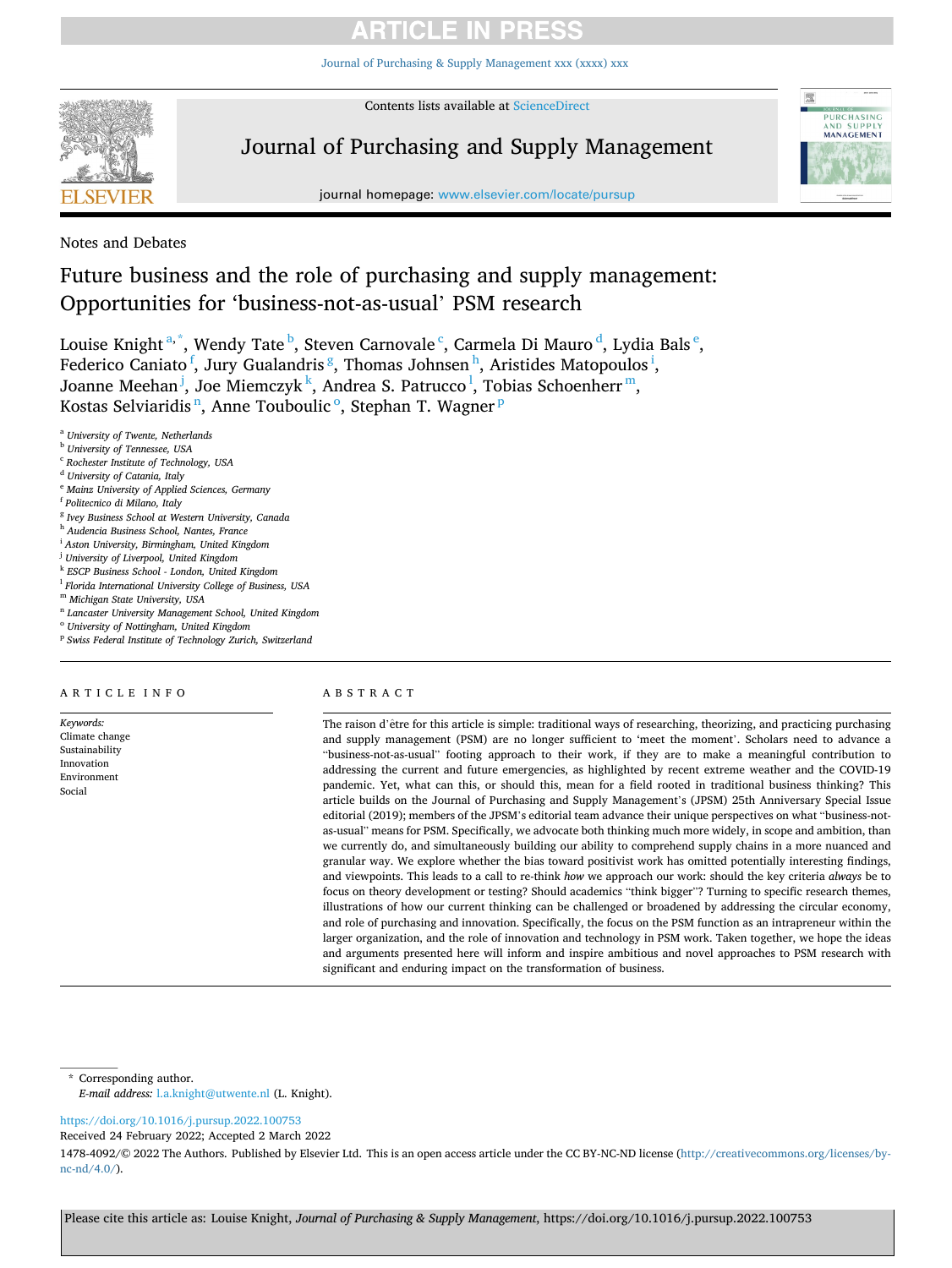#### *L. Knight et al.*

## **1. Introduction**

"The new normal" and "post-pandemic futures", along with numerous other similar terms, capture the zeitgeist into which COVID-19 has thrown us. Arguably, the multiple challenges that the world was already facing before the current pandemic, including the climate emergency, social crises, and rapid technological change, and variously framed as grand challenges, wicked problems, or existential threats, should have sufficed to gain broad attention to the need to re-consider previous ways of doing things and generate real, widespread commitment to radical change. But it took a pandemic to (at least temporarily) shift the rhetoric. What differentiates the fight against COVID-19 from previous, much more limited efforts is that governments, businesses and communities have demonstrated our capability to take sweeping, often novel or long unseen, measures to mitigate and adapt to threats. Rapid transition to positive 'business not-as-usual' is indeed possible.

Potential 'not-as-usual' approaches come from many quarters and a broad range of perspectives. Concepts such as degrowth, regenerative business and economics [\(Svenfelt et al., 2019](#page-11-0); [Hahn and Tampe, 2021](#page-10-0); [Raworth, 2017;](#page-11-0) [Pirgmaier, 2017\)](#page-11-0), shifting economic thinking to focus on value ([Carney, 2021](#page-9-0); [Mazzucato, 2018](#page-10-0)), survival or flourishing ([Figueres and Rivett-Carnac, 2020](#page-10-0); [Ehrenfeld and Hoffman, 2013](#page-10-0); [Krznaric, 2020](#page-10-0)), are all based on the premise that: the way we have been doing business and consuming its outputs (and continue to do so) is not sustainable; the impact of these practices must be articulated and acknowledged; and transformative action is essential. Notions of potential and suitable responses thus vary, but all can be captured under the umbrella term of business-not-as-usual (BNAU), which we use here as a short-hand for this radical shift in business.

The Editorial for the Journal of Purchasing and Supply Management's (JPSM) 25th anniversary special issue [\(Knight et al., 2019\)](#page-10-0) argued that PSM, as a function, profession, field or discipline, is well positioned to contribute to  $BNAU<sup>1</sup>$  But now the attention that the COVID-19 pandemic has drawn onto PSM across politics, society and business provides a rare opportunity. People and companies have directly experienced supply chain failures. Pandemic-driven shortages in necessary consumer goods and in crucial materials and components for companies (such as semiconductors) have put a spotlight on systemic issues that existed well before the virus extended its grasp on the world including: long, geographically dispersed chains, a lack of visibility (or a lack of interest in seeing) beyond the first tier or two of suppliers, stripping local resources that would enable resiliency, and a lack of innovation capabilities to adapt to changing circumstances. All these issues have long since been problematized from the perspective of social as well as ecological sustainability and risk management, amongst others. However, it is in the light of the ongoing pandemic, that their gravity and urgency are becoming more widely recognized. Recent experiences in the pandemic help elucidate and elaborate the issues raised in the 2019 editorial. Many of the points raised in the context of the climate crisis apply also to pandemic crises. Exploring what BNAU means when related to PSM can help us understand and make the most of this unique opportunity, as discussed in this article.

PSM experts have a prominent role to play in BNAU. They should not limit themselves to merely responding to institutional leaders, but can pro-actively shape systemic change. As PSM researchers, there are many ways in which we can support this process. As noted in the 2019 editorial "We intentionally adopt an optimistic view, and assume society will be mobilised to engender positive, transformative change in the short and medium term. We recognize of course this optimism may be misplaced. In the case of business-as-usual, in the medium and long term, there will also be transformative, systemic change affecting whole sectors, governance, value networks etc. in dramatic ways, perhaps to the advantage of the few, but definitely to the detriment of wider

society". (p. 5)  $Our<sup>2</sup>$  aim in this Notes and Debates article is to present opportunities for PSM research(ers) by answering the following question: how can our research practices and favored topics align with, and indeed shape, a BNAU agenda and so help accelerate the multiple transitions that are so urgently needed?

A selected set of these opportunities<sup>3</sup> is elaborated in the sections below. The contributions are testament to the rich variety of perspectives among the authors, which in turn reflects the diversity enjoyed in the PSM community and the openness to debate and to different positions that has always been a feature of JPSM ([Tate and Knight, 2017:](#page-11-0) 1). The intention was not to provide a comprehensive agenda. On the contrary, the opportunities presented here should be taken as an invitation to readers to open new topics and approaches within the field of PSM. The first pair of contributions address supply chain (SC) management challenges highlighted by the pandemic. While the prevalence and severity of SC disruptions have been much greater during the pandemic, the fundamentals are not new, having been experienced in several recent crises. The difference now is that supply chain issues have gained considerable (though not necessarily enduring) political and public attention. PSM scholars will need to 'think big' if they are to occupy effectively the space this offers for impact and influence, as argued in Schoenherr's contribution to this article. However, as stressed in the piece by Matopoulos, contributing effectively at a policy level also places requirements on us to address some very practical needs to 'see big' – particularly to support better supply chain visibility.

Though the authors' research perspectives differ significantly, the second pair of contributions follow the same core line of argument. Both call for new ways of framing and theorizing PSM. These are seen as essential if we are to break away from some traditional ways of working which do not just constrain, but can incapacitate, our ability to perform effective, future-focused research. Whereas Meehan and Touboulic draw attention to the implications for the research questions we need to ask, Johnsen, Miemczyk and Caniato's contribution focuses on research outputs, by calling for expanding the PSM toolbox through the adoption of new theoretical lenses and questioning the theory vs. practice dichotomy.

Where the first and second pairs of contributions are focused on PSM research impact and process , the third and fourth themes concern critical focal topics for PSM research. In a combined contribution, Gualandris and Bals consider PSM and circular economy, connecting 'circular sourcing' with BNAU, and articulating the associated challenges through a series of four questions.

The final pair of contributions concern innovation and small firms. The importance of buying organizations' ability to mobilize the innovation capacity of their suppliers is well recognized (see upcoming Special Topic Forum, JPSM, 2022 Issue 2), though usually with regard to implications for competitive advantage (in the commercial sector) and dealing with market failures (in the public sector). Wagner's contribution discusses the implications for practice and research of corporations assimilating start-up suppliers in the supply base. Here, the connection is made with greater creativity and entrepreneurialism needed to cope with crisis-driven, increased pressures. By contrast, Selviaridis and Patrucco focus on the role of public sector buying organizations in

<sup>2</sup> This Notes and Debates article is co-authored by 16 members of the JPSM editorial team. Its timing marks a transition in JPSM leadership (outgoing EICs: Wendy Tate [Dec 2021], Louise Knight [Dec 2022]; incoming EICs: Carmela di Mauro and Steven Carnovale [Jan 2022]). It complements the EICs' joint editorial (2022, Issue 1), which reviews 2016–2021 and sets out priority areas for 2022–2024. Beyond issues covered there, however, the four EICs share a particular commitment to addressing the issues discussed in this article.  $^3\,$  A call for contributions to this article was circulated to all Associate Editors.

Proposals were reviewed by the EICs, and 8 selected, organized in 4 pairs. The EICs then drafted the introduction and conclusion, with all authors subsequently reviewing and revising the article as a whole.

 $1$  The relevant section of the editorial is reproduced in full in the Appendix.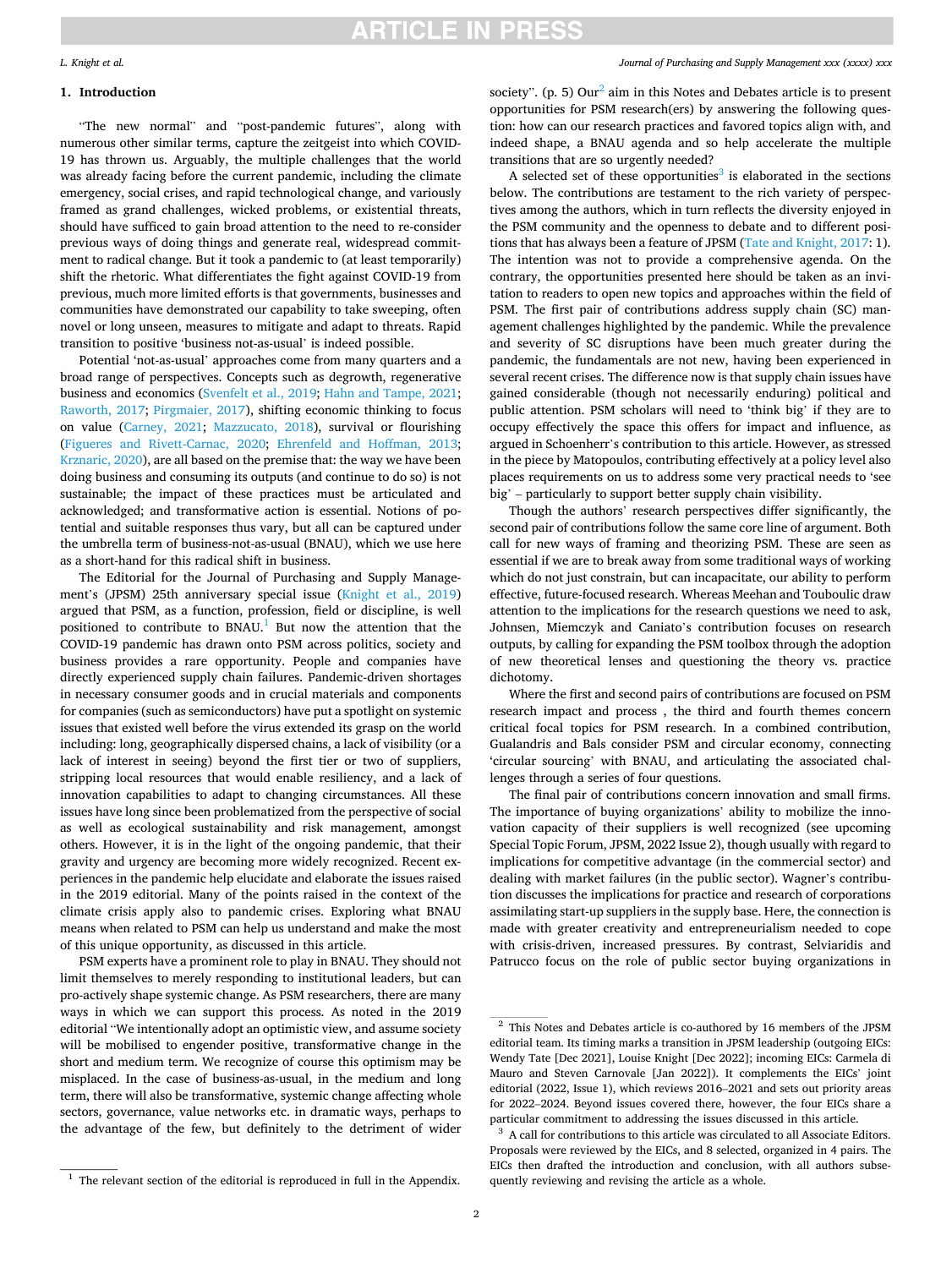#### *L. Knight et al.*

nurturing and mobilizing the innovative capacity of technology-based SMEs, recognizing their importance in agile responses to crises, which in turn depends on agile PSM. More generally, innovation-oriented public procurement contributes to transforming socio-technical systems to deal with grand challenges ([Schot and Steinmueller, 2018](#page-11-0)). Creating new markets, rather than addressing market failures, is the main concern in this context.

## **2. Big ambitions, big picture**

## *2.1. High impact PSM, for the greater good* – *"think big, PSM!" (Schoenherr)*

While the importance of PSM is undisputed, we believe that our discipline needs to think in much broader terms and aim to make an even greater impact — be more courageous and risk taking and try to tackle the "big" problems for the greater good. This can be achieved either by producing real, valuable insight that can be immediately applied by practitioners, or by "planting the seed" in terms of ideas, concepts and frameworks, through our research and teaching.

It is a particularly unique opportunity for PSM now, during the pandemic, to step up. With the increased attention that supply chain management in general, and PSM specifically, has been receiving, it is our chance to demonstrate the true value of our discipline. As many of us can relate to, there has probably never been so much interest from the media to speak to PSM scholars. It is now up to the discipline to demonstrate the immense value PSM can provide and to maintain the momentum.

Significant progress has been made in elevating the position of purchasing in companies over the last century, which was often triggered by external events and developments, such as the oil crises, raw material shortages, recessions, natural catastrophes, global sourcing, and information technology [\(Monczka et al., 2020](#page-11-0)). Purchasing has been playing a major role in helping companies weather crises and challenges like these, and has become a major component of companies' competitive differentiation.

While purchasing has been tasked to do a great deal, the level of responsibility and impact has risen to unprecedented levels due to the pandemic [\(Melnyk et al., 2021b](#page-10-0)). As such, companies and consumers alike have felt first-hand what it means when the needed supply is not available. The pandemic exposed supply vulnerabilities and put supply chain resilience to the test. Examples abound, such as the lack of PPE supply in the early phases of the pandemic [\(Finkenstadt and Handfield,](#page-10-0)  [2021\)](#page-10-0), the recent spike in commodity prices for steel, lumber and cotton, or the quadrupling of container shipping rates ([Lott, 2021\)](#page-10-0). No one is immune to these events, and many have been impacted by these disruptions in some form or another. It is therefore now the time for PSM to demonstrate its true value, responsibility and influence for the greater good. A powerful illustration in this vein is the collaboration between General Motors and Ventec, which led to the rapid mass production of critical care ventilators in response to the pandemic [\(General Motors,](#page-10-0)  [2020\)](#page-10-0).

The impacts possible with PSM is greater today than it has ever been, and we, as PSM scholars, must push the boundaries and take this opportunity to generate even larger insights for the greater good. Practically relevant research avenues abound where we can push these boundaries, with several recent special issues demonstrating this po-tential [\(Carnovale and DuHadway, 2021;](#page-9-0) Patrucco and Kähkönen, [2021\)](#page-11-0). For instance, never in modern history have politicians and government officials talked about the criticality of supply chains more than they do today, with a recent White House Briefing Room blog entry noting that the term "supply chain" has now become a household name ([Porcari et al., 2021\)](#page-11-0). It is our chance to continue on this trajectory and help make supply chains more resilient, enabling better responses to future crises.

With rising consumer prices tied also to supply shortages, we further

## *Journal of Purchasing and Supply Management xxx (xxxx) xxx*

have the unique opportunity to tackle inflation through our discipline. This can for instance be done by working with suppliers on their cost structures and drivers, or the design of more robust supply chains, ensuring the availability of supply to reasonable, or at least predictable, prices. We as PSM scholars are in a unique position to make an impact by the provision of insight in our publications, by working directly together with suppliers and buyers on these initiatives, and through our teaching in the classroom, equipping our students with such cutting-edge and relevant skills to make a difference.

Along similar lines, we need to promote a risk management culture, which is not a culture that easily takes risks, but a culture that recognizes risks as being part and parcel of doing business [\(Schoenherr et al., 2019](#page-11-0)). As such, risk considerations should be integrated in all PSM activities, striking a balance with the traditionally predominant focus on costs, yielding more resilient and robust supply chains. Cybersecurity has also come to the forefront, where problems can cripple a supply chain without notice — the attacks on Solar Winds [\(Mandia, 2020](#page-10-0)) and Colonial Pipeline ([Morrison, 2021\)](#page-11-0) are just two recent examples. As such, supply management professionals should also be concerned about the cyber vulnerabilities of their suppliers, especially SMEs, due to the interconnectivity of systems [\(Melnyk et al., 2021a,b](#page-10-0)). Overall, it is our task now to build on our research findings, on for instance the benefits of collaboration and integration, apply them to the new normal, and offer guidance for companies and governmental agencies on how they may be able to emerge stronger out of the pandemic than they went into it, all with the objective to foster the greater good.

The pandemic has caused wide-spread and ongoing challenges, bringing us to yet another tipping or inflection point for PSM. There are a multitude of opportunities now where we, as PSM scholars, are able to demonstrate the significant value that PSM can bring to the table, not only in the pursuit of corporate success, but more importantly, in the pursuit of the greater good.

## *2.2. Supply chain mapping: let's get the fundamentals right* – *"see big, PSM!" (Matopoulos)*

Businesses and governments have lately faced a range of challenges initially in their effort to mitigate the first waves of the pandemic and to secure PPE and medical supplies ([Handfield et al., 2020](#page-10-0)) but also later in recovering from Covid-19 by securing raw materials and components ([Schatteman et al., 2020](#page-11-0); [Finkenstadt and Handfield, 2021](#page-10-0)). The common denominator of the above, and possibly one of the (many) key lessons from the pandemic, was the lack of deep supply chain knowledge, in other words the limited understanding of the multi-tier nature of supply chains. This did not come as a complete surprise. Early signs of this "supply chain myopia" were first seen with the 2010 Volcanic eruption in Iceland [\(Cook, 2010\)](#page-10-0), where many businesses realized how little they knew about where all of their products were being manufactured. While for many of these businesses it became urgent to fully understand the entire map of sources, at the end it never received the recognition or importance needed.

[Choi et al. \(2020\)](#page-9-0) attribute this gap partly to the required resources for supply network mapping which are expensive. A new breed of software services companies is thought to be able to help acquire and analyze supply network data and organize the results in a user-friendly way. Some view the current solutions as incomplete, resource intensive, and expensive, but also limited in that they are only relevant and of potential value to very large companies with substantial global supply chain footprint, which unfortunately leaves out of scope most companies.

In February 2021, US President Joe Biden issued an executive order with a clear mandate to conduct sectoral supply chain assessments in order to strengthen the resilience of America's supply chains in critical sectors such as: semiconductors, batteries, agricultural products, defense and strategic materials (e.g. minerals and rare-earth metals). Our initial positive surprise was quickly followed with the query: how will all these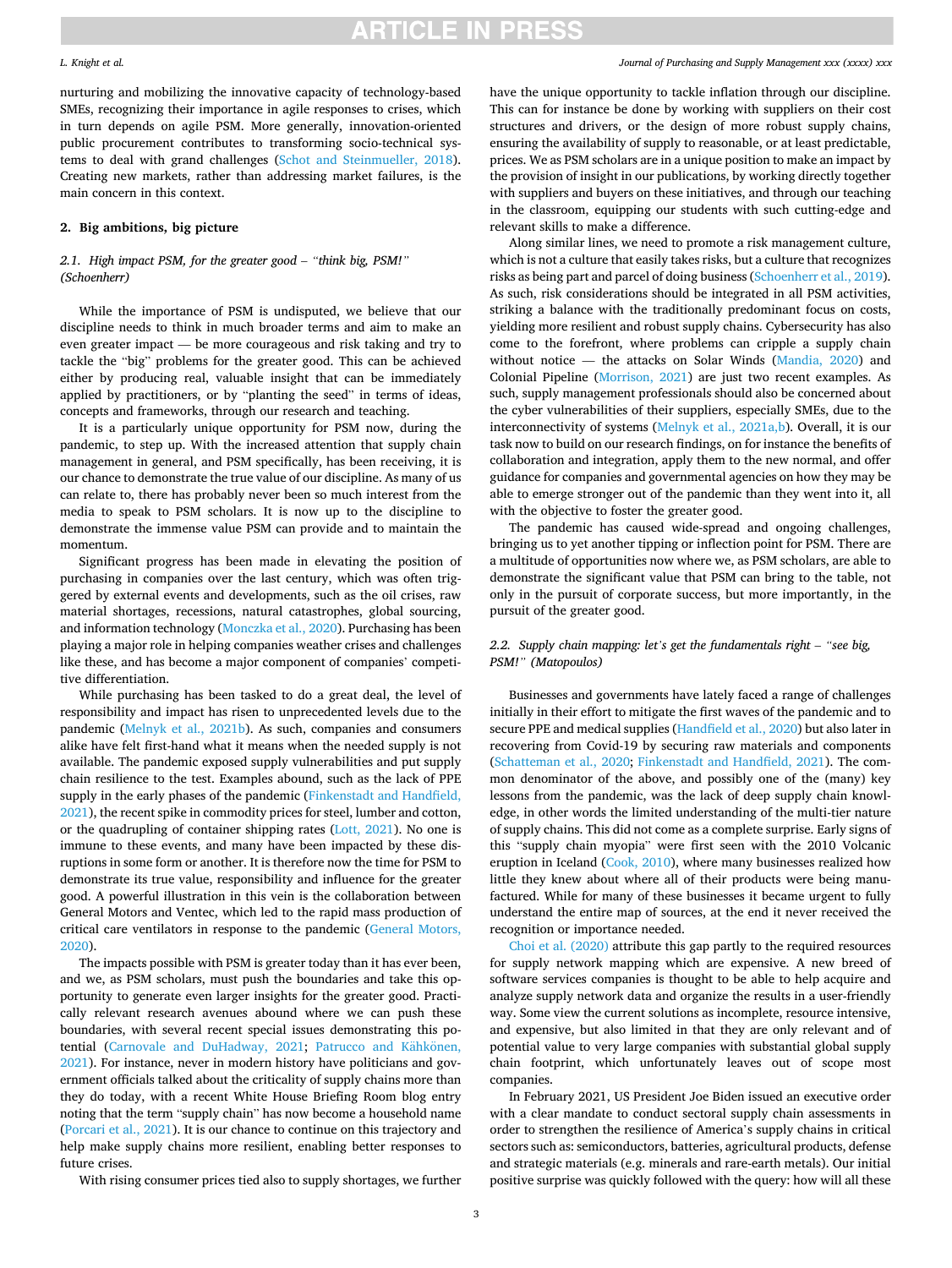#### *L. Knight et al.*

supply chain assessments be conducted?

In the post-Covid era, for companies to be able to meaningfully influence change in their supply base, while protecting supply they will require the capability (and tools) to map their supply chain. The "humble" supply chain mapping, which is barely taught in undergraduate or postgraduate supply chain courses, could play a role. However, the reality is that supply chain mapping never really received the attention it deserved from practitioners and academics. For practitioners mapping the supply chain has been traditionally perceived as something unnecessary ("why do I need to do it?"), difficult ("how do I do it?") and complicated ("where do I start?"). For academics, it has been a rather unexciting subject, perhaps too applied to excite. As a result, our supply chain mapping tools and techniques have not been widely applied, lacking standardization, which makes it even more difficult for the industry to follow.

Where does this leave PSM scholars?

Despite some efforts (e.g. [Pettit, 2013\)](#page-11-0), as a research community we have not put sufficient emphasis on developing standardized techniques or diagnostic tools to map the supply chain. The PSM community needs to do a better job to tackle society's big problems. This does not necessarily mean that we must reinvent the wheel, but to further develop and improve existing supply chain mapping capabilities and to widely apply the tools. We, in the PSM community need to *think big*, but this can only be done if we are able to *see big*. Our mission to design better supply chains in the future, starts inevitably on the supply chain drawing board. Back to the fundamentals!

### **3. Framing and theorizing PSM**

## *3.1. A new modus operandi for PSM: disrupting the dominant logic? (Meehan & Touboulic)*

A new regenerative and caring economy will not be delivered by the extraction, production, and consumption model of business-as-usual. Opaque contracting, over-consumption, and resource depletion cumulatively add to the fragility of people and place [\(Knight et al., 2020](#page-10-0)). To move towards business-not-as-usual (BNAU), researchers stress that firms, policy makers, consumers, and governments must change their practices, sometimes radically, to accommodate truly ecocentric and socially responsible business models. As researchers, we too need to change what we research, and how.

Consideration of structural inequalities can reveal how supply chains are not just vulnerable *to* harm, but can *cause* harm [\(Wieland, 2021](#page-11-0)). Growing literature from allied fields of marketing, economics, and international development (to name just a few) is increasingly putting global supply chains under the spotlight. While diverse in scope, what connects the various studies is a recognition that business should not be artificially separated from social and ecological systems [\(Hahn and](#page-10-0)  [Tampe, 2021;](#page-10-0) Hernández and Muñoz, 2021). The research draws attention to historic patterns of uneven development [\(Werner and Bair,](#page-11-0)  [2019\)](#page-11-0), and to historical roots of globalization in "Euro-centered colonial/modern world power "([Quijano, 2000:](#page-11-0) 215), particularly in relation to the 'sustainable development' agenda [\(Banerjee, 2003](#page-9-0), [2008, 2010](#page-9-0)). Political economists reveal the often unintended, and usually unacknowledged, 'hidden costs' in global supply chains ([LeBaron and Lister,](#page-10-0)  [2021\)](#page-10-0) and case studies of transnational supply chains raise profound questions on the distribution of power, transparency, and corporate accountability [\(Cutler and Lark, 2020](#page-10-0)). Even sustainability initiatives can be counterproductive if they intensify income inequalities for workers ([Diprose et al., 2020](#page-10-0)). Research positioned for BNAU can uncover supply chains hidden costs and help to avoid the "fallacy of centrality" [\(Westrum, 1978:](#page-11-0) 478) - the misconception that if something serious was happening, then we would know about it; and, since we don't know about it, then it must not be happening.

Debates are gaining attention in PSM/SCM, notably in the acceptance that conventional CSR and supply chain auditing practices are *Journal of Purchasing and Supply Management xxx (xxxx) xxx*

insufficient to address modern slavery [\(New, 2015\)](#page-11-0), or human rights issues in the conflict minerals trade ([Hofmann, Schleper](#page-10-0) & Blome, [2018\)](#page-10-0). Yet, there are concerns that our field may not fare well under the lens of BNAU logics [\(Pagell and Wu, 2009](#page-11-0)). Dominant instrumental logics rest on the hegemony of growth [\(Johnsen et al., 2020\)](#page-10-0), ubiquity of global supply chains [\(Gereffi and Lee, 2012\)](#page-10-0), and externalization of natural and social risks [\(Sommer, 2017;](#page-11-0) [New, 2015](#page-11-0)), and can frame unsustainable decisions as necessities for firms' survival ([Montabon](#page-11-0)  [et al., 2016](#page-11-0); [Matthews et al., 2016](#page-10-0)). Alternative logics for BNAU include: 'ecologically dominant' logics whereby environmental and social issues supersede economic interests [\(Montabon et al., 2016\)](#page-11-0); and a 'socio-economic' logic where sustainability priorities consider the impacts of businesses *on* stakeholders, rather than how businesses are impacted *by*  stakeholders [\(McLoughlin and Meehan, 2021](#page-10-0)).

Consideration is needed on how we, as producers of knowledge, disrupt or legitimize practice and logics, and whether our research choices marginalize or exclude alternative perspectives. Challenging the foundations that frame and embed our theories, ontologies, and epistemologies, requires courage to accept uncomfortable issues that may surface, or to embrace radical approaches that depart from the traditionally accepted ways of being and doing [\(Touboulic and McCarthy,](#page-11-0)  [2021\)](#page-11-0). In engaging in such reflections, we may ask: how could research communities work differently to facilitate BNAU?

To shift attention to the interactions within, and between, social and environmental performance, PSM/SCM researchers have been encouraged to adopt immersive methods, such as ethnography ([Carter et al.,](#page-9-0)  [2020\)](#page-9-0). Our field's bias towards empiricism [\(Pagell and Shevchenko,](#page-11-0)  [2014\)](#page-11-0) however, can wed us to methods that observe, test, and explain. BNAU arguably requires future-focused critical perspectives exploring not what firms do, but what they could or ought to do, through notions of "re-imagining" [\(Touboulic and McCarthy, 2020](#page-11-0)), particularly in the face of the seemingly inescapable solutions and pathways (for example discussion on moving away from 'technology as salvation' see, [Tou](#page-11-0)[boulic and McCarthy, 2021](#page-11-0)). This normative turn demands new theories, and crucially, new theorizations, to surface systemic inequalities in power structures and value distribution.

Theorization builds theory and requires different ways of thinking ([Swedberg, 2016](#page-11-0)) to allow for different forms of understanding ([Cor](#page-10-0)[nelissen et al., 2021](#page-10-0)). Theorization is an imaginative process [\(Korn](#page-10-0)[berger and Mantere, 2020](#page-10-0)) that can transform a field's development ([Nadkarni et al., 2018](#page-11-0)). Engaged scholarship (Bäckstrand and Halldórsson, 2019) and critical engaged research (Touboulic et al., [2020\)](#page-11-0) are identified as vital pathways for 're-imagining' PSM's theorization. BNAU research implies disrupting the status quo and enabling grand challenges to be (re)framed from diverse perspectives, attending to the experiences of, for example, NGOs [\(Moxham and Kauppi, 2014](#page-11-0)), workers ([LeBaron, 2021](#page-10-0)), or advocacy groups representing the interests of communities, consumers, and the environment ([Sodhi and Tang,](#page-11-0)  [2021\)](#page-11-0). For this, we need to be open to the possibilities of enrichment from different types of knowledge, and different ways of knowing, that consider history, place, and context [\(de Sousa Santos, 2018](#page-10-0)), to articulate inclusive and equitable research pathways.

Regenerative approaches in supply chain contexts provide positive examples of re-theorizing alternative ways of affirming human–nature connections, for example, the study of Finnish changemakers tackling biodiversity ([Quarshie, Salmi, and Wu 2021](#page-11-0)), and another on implementing living wages in tea regions [\(van Hille et al., 2021\)](#page-11-0). Regenerative concepts have their roots in built environment design and are defined as "a co-creative partnership with nature […] to restore and regenerate the global social-ecological system" ([du Plessis, 2012](#page-10-0): 19). Regeneration addresses the root causes of (un)sustainability to reorient systems from reducing harm to creating net-positive outcomes and aligns well with progressive BNAU research that demands ambitious agendas across broader ecosystems ([Knight et al., 2021\)](#page-10-0). In theorizing for BNAU futures, how and why particular theories and logics became dominant can be questioned to provide insightful learning for PSM [\(Knight et al.,](#page-10-0)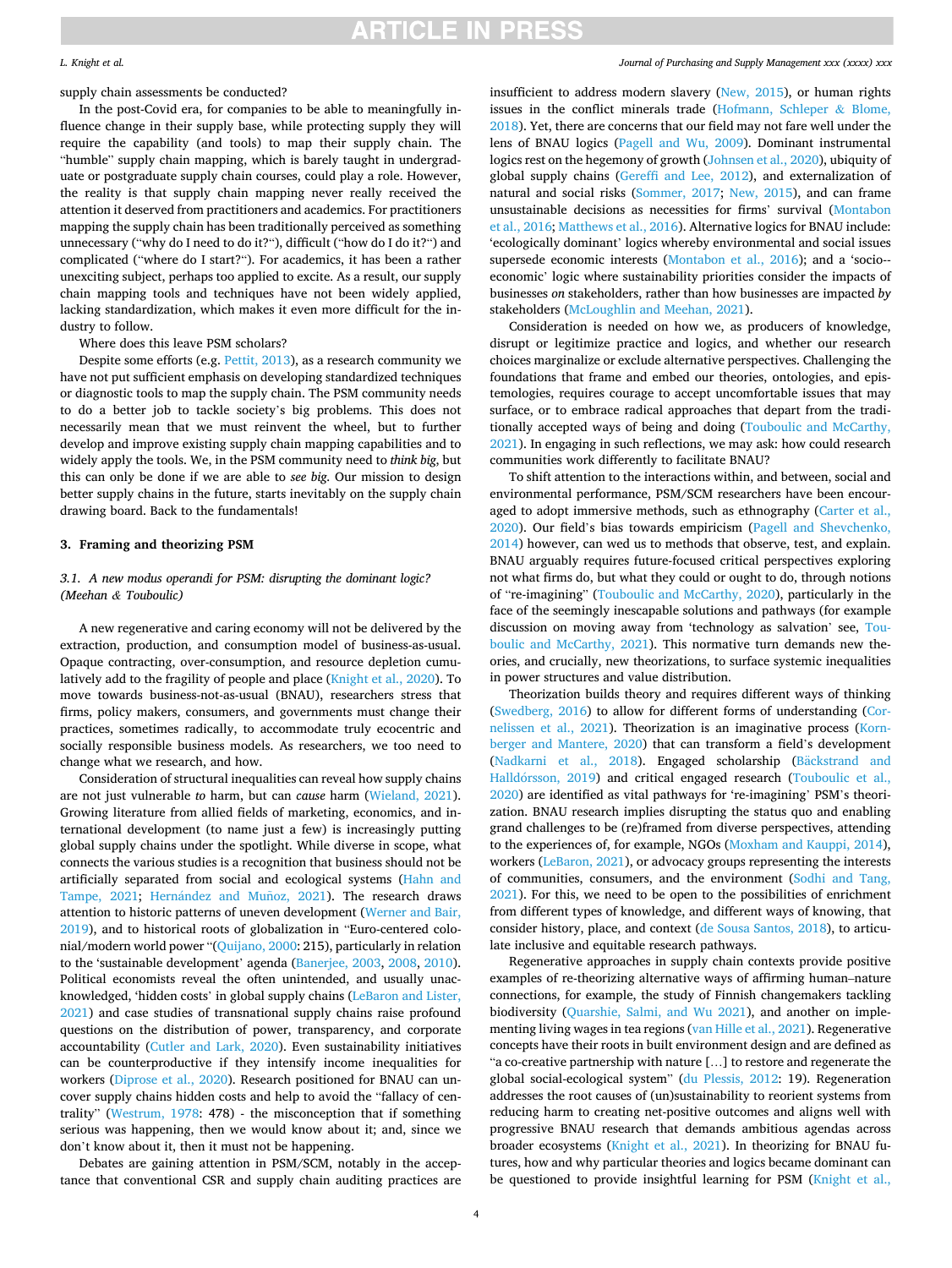#### *L. Knight et al.*

[2020\)](#page-10-0). As scholars, we need to hold ourselves accountable and expose our own underlying assumptions. Accountability requires us to ask an uncomfortable question that we have been avoiding - 'how did we get here'? [\(Knight et al., 2021](#page-10-0)).

## *3.2. Rethinking the role of theory in PSM (Johnsen, Miemczyk, Caniato)*

The trend in our field of PSM, and the wider field of OM/SCM, has been to insist on strong theory development or testing but the use of theories tend to be rather conservative: TCE, RBV and the other usual suspects dominate [\(Spina et al., 2016](#page-11-0)). If the goal of PSM research is to change how PSM is practiced the same old theories are inadequate as they focus on cost reduction (TCE), access to resources from traditional resource perspectives (e.g., RBV) and often a scope that is limited to direct supplier relations (Agency theory). PSM research and practice is therefore unlikely to *transform* but will only change incrementally. Given that the field faces pressures from megatrends such as climate change and resource scarcity, shifts in global economic powers, demographic shifts and rapid technological change it is likely that new ways of facing these challenges will be needed. Our argument is that the same old theories tend to lead to the same focus and the same conclusions. New theoretical lenses are required, which may be borrowed and adapted from other fields, or developed specifically for PSM.

We also call for a critical rethink on the necessity for all papers to be driven by theory development or testing. There is a risk that this comes at the expense of making (for lack of better word) real-life impact and may even miss novel phenomena that do not fit existing frameworks. We certainly do not dismiss the need for theory, as Kurt [Lewin \(1945\)](#page-10-0)  famously stated "Nothing is so practical as a good theory", but at least a rebalancing between theoretical and practical implications (whether managerial or policy) is required.

Research on sustainable supply chains is an example of where an over-focus or rather an overly-rigid focus on theory development or testing may be counter-productive. As Meehan and Touboulic argue in their contribution, business-not-as usual (BNAU) requires change to underpinning logics and questioning of basic assumptions about how supply chains function. However, if sustainable PSM and SCM research is going to have any real impact on practice, it is of little use to produce ever more theoretical propositions that introduce yet another finegrained new mechanism within causal relationships between two variables. Theory developments are required but need to be more ambitious and challenging of existing assumptions. Where more profound theory development is not appropriate, and perhaps was never the intention of the research, authors should not be forced to develop theory for theory's sake, but instead focus on the empirical findings and expand on the practical implications of the research. As Pagell argues in [Boer et al.](#page-9-0)  [\(2015,](#page-9-0) p. 1244), fact building or fact testing may be at least as relevant – and important to publish – as theory building or theory testing. However, empirical findings are rarely seen as a contribution in themselves regardless of how novel these may be, and practical implications, whether for an individual company, a wider ecosystem or society, are often reduced to a few trivial points with little substance. This is a missed opportunity for us as researchers and risks alienating academia from practice.

Our plea is therefore for reviewers and editors to accept that novel empirical findings can be of (publishable) value and to push authors to develop practical implications instead of focusing purely on theoretical implications as the only real contribution of any value. If our research is to have impact on practice, authors should consider writing separate follow-up magazine articles (or use other media) to expand on, and 'translate', research findings and implications for a non-academic audience. However, this should not preclude that the journal articles upon which these are based also contain strong practical implications. We would go even further to suggest overcoming the dichotomy between theoretical and practical impact as different (and sometimes conflicting) dimensions, moving towards a more integrated vision, in

#### *Journal of Purchasing and Supply Management xxx (xxxx) xxx*

which sound and original theoretical development goes hand-in-hand with managerial and policy relevance.

### **4. PSM and the circular economy (Gualandris & Bals)**

Large and small businesses around the world and across sectors are experimenting with circular sourcing to curb their greenhouse gas emissions and create economic and societal value. For example, *HP Inc.*  has recently committed to 75% of its total annual product and packaging content (by weight) to come from recycled and renewable materials and reused products and parts by 2030 [\(Moorhead, 2021](#page-11-0)). In the food industry, small businesses such as *Loop Mission*, *Still Good*, and *Too Good To Go* are developing innovative sourcing processes to reduce food waste by repurposing the outcasts of our linear industrial system. Innovative waste management service providers such as *TerraCycle* and circularity brokers such as the *National Industrial Symbiosis Program* are helping businesses to productively source and use materials that are considered hard to repurpose, such as food loss, packaging scrap or personal safety equipment ([Ciulli et al., 2019](#page-10-0); [Ranta et al., 2020](#page-11-0)).

Are these businesses and organizations good examples of BNAU? How do they challenge the status-quo? The task of PSM researchers with regard to circular sourcing should be to clarify what it is; whether it is really a new phenomenon; and to conduct research so as to contribute to both its science and its practice. This section represents a starting point for our efforts in this direction.

First, *how does circular sourcing manifest?* Whereas sustainable sourcing is generally understood as managing all aspects of the upstream component of the supply chain to improve suppliers' economic, social and environmental performance ([Pagell et al., 2010](#page-11-0)), circular sourcing's ultimate goal is to shift the structure of our economy, from a linear model that takes, makes, and wastes, to a highly interconnected loop. As [Fig. 1](#page-5-0) illustrates, circular sourcing achieves this goal by embedding new, interdependent principles and metrics for reduced materials and recycled content in PSM processes. Future research should challenge and deepen this initial understanding so as to clearly define and operationalize the domain, boundaries and different manifestations of circular sourcing across diverse empirical settings. This would also help to bring circular sourcing forward as good practice.

Second, *what are the key outcomes of circular sourcing?* Circular sourcing can, in theory, tackle waste disposal, which is harmful to the natural environment, reduce extraction of virgin material, which depletes natural resources, and simultaneously improve economic efficiency [\(Guide et al., 2003](#page-10-0); [Hopkinson et al., 2018;](#page-10-0) [De Angelis et al.,](#page-10-0)  [2018\)](#page-10-0). The European Commission also claims that circular sourcing can contribute to higher supply chain resilience by identifying new sourcing opportunities that diversify businesses' supply bases [\(European Com](#page-10-0)[mission, 2017\)](#page-10-0). However, to achieve these outcomes, will businesses' products, processes, supply chains and consumer attitudes and behaviors need to evolve? And if so, how? Future research should more closely examine the intended and unintended consequences of circular sourcing; Does it improve the environmental footprint and economic performance of a business? And, when or through what theoretical mechanisms does circular sourcing lead to the (re)configuration of a supply chain network [\(Miemczyk et al., 2016\)](#page-10-0)? Research on sustainable and circular sourcing remains largely disconnected from studies of corporate ecological responsiveness and adaptation ([Bansal and Roth,](#page-9-0)  [2000\)](#page-9-0), an area that has been identified as crucial for understanding the development of the circular economy [\(Hoffman et al., 2014\)](#page-10-0).

Third, *what are the key antecedents of circular sourcing?* In order to successfully source and use circular products and materials, the focal business must first recognize the opportunity, then an enduring sourcing process must be established. Neither step is easily done; circular sourcing can be perceived as more expensive – because the price of virgin material is subject to externalities and because new materials may also incur higher production costs due to re-tooling as well as unknown safety hazards ([Gualandris et al., 2021a\)](#page-10-0). PSM professionals will face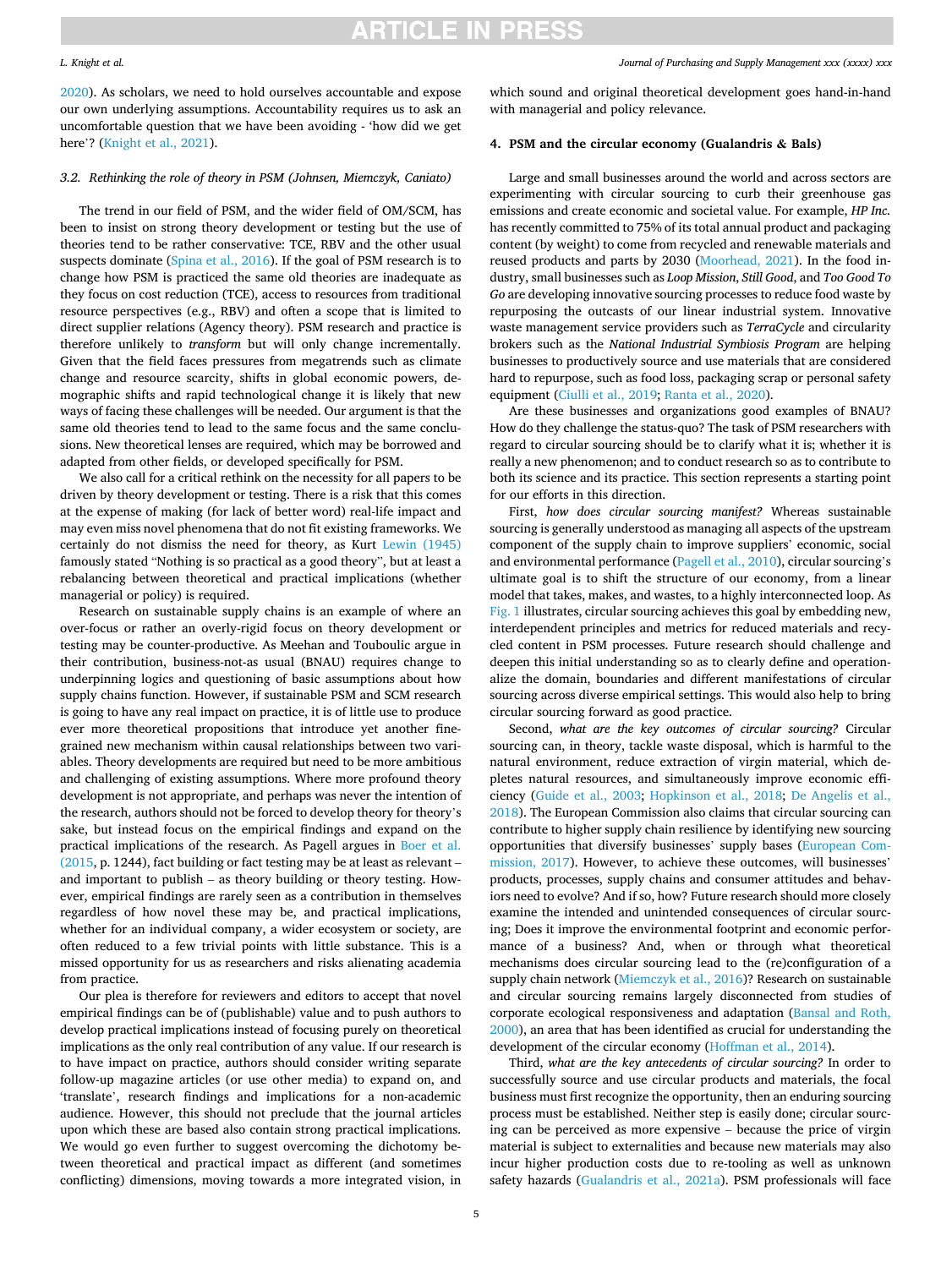<span id="page-5-0"></span>

**Fig. 1.** Principles of circular sourcing, adapted from "The circular ambition chart" by [Circular Flanders \(2019\).](#page-10-0)

high levels of uncertainty due to the innovative nature of the supply ([Dhanorkar et al., 2019\)](#page-10-0), the structure of its negotiations with suppliers offering new value propositions ([Ranta et al., 2020](#page-11-0)), the potential competition with other buyers of repurposed content, and the potential need to develop new internal recovery processes [\(Magnusson et al.,](#page-10-0)  [2019\)](#page-10-0). What cognitive frameworks [\(Baron, 2006;](#page-9-0) [Nadkarni and Nar](#page-11-0)[ayanan, 2007\)](#page-11-0), departmental structures and incentives [\(Gualandris](#page-10-0)  [et al., 2018\)](#page-10-0) and public policies [\(Gualandris et al., 2021b](#page-10-0)) help PSM professionals to accommodate such uncertainty in their decision-making process? This research could support the development of regenerative businesses, supply chains and markets by illuminating the cognitive, organizational and institutional enablers of emergent sourcing approaches that, similar to Total Value Contribution ([Gray et al., 2020](#page-10-0)), overcome cost-first decision-making and its unintended consequences for environmental, societal and economic systems.

Next, *how can business eco-systems help or hinder the development and deployment of circular sourcing?* [Tate et al. \(2019\)](#page-11-0) noted that from a biomimetic lens the current business ecosystem lacks the kind of underlying informational network that natural ecosystems use in order to keep track of and exchange resources, as for example in forests. With upcoming technological innovations, like blockchain technology enabling material passports [\(Tate et al., 2019\)](#page-11-0) and facilitating reverse logistics ([Kouhizadeh et al., 2022](#page-10-0)), this might just be about to change. Furthermore, to emulate natural ecosystems, our business ecosystems will need to develop more reverse processes and disassembly capabilities, in analogy to scavengers and decomposers in nature [\(Tate et al.,](#page-11-0)  [2019\)](#page-11-0). Business ecosystems will need to become more balanced (symbiotic), with different actors, from producers to consumers, scavengers and decomposers, recognizing the importance of their unique, yet interdependent, contributions to the system [\(Tate et al., 2019\)](#page-11-0). Efficient secondary markets must connect diverse supply chains to find economically valuable applications for surplus, by-products and end-of-life materials in ways that avoid unintended consequences for the natural environment [\(Bryce, 2021](#page-9-0)). Open business models might be required, where a network of organizations jointly works to develop circular solutions and challenge "business-as-usual" strategies and practices ([Spraul and Stumpf, 2022\)](#page-11-0). Here, PSM might be a facilitator of such endeavors at the buyer-supplier interface and potentially bridging between multiple organizations and stakeholder groups. For example, in the context of public procurement (e.g., for workwear and laundry services) it has been noted that user groups are key contributors to the development of workable solutions [\(Huulgaard et al., 2022\)](#page-10-0). As PSM professionals involve these users into the solution development process, they become aware of the trade-offs (such as limited variety of colors,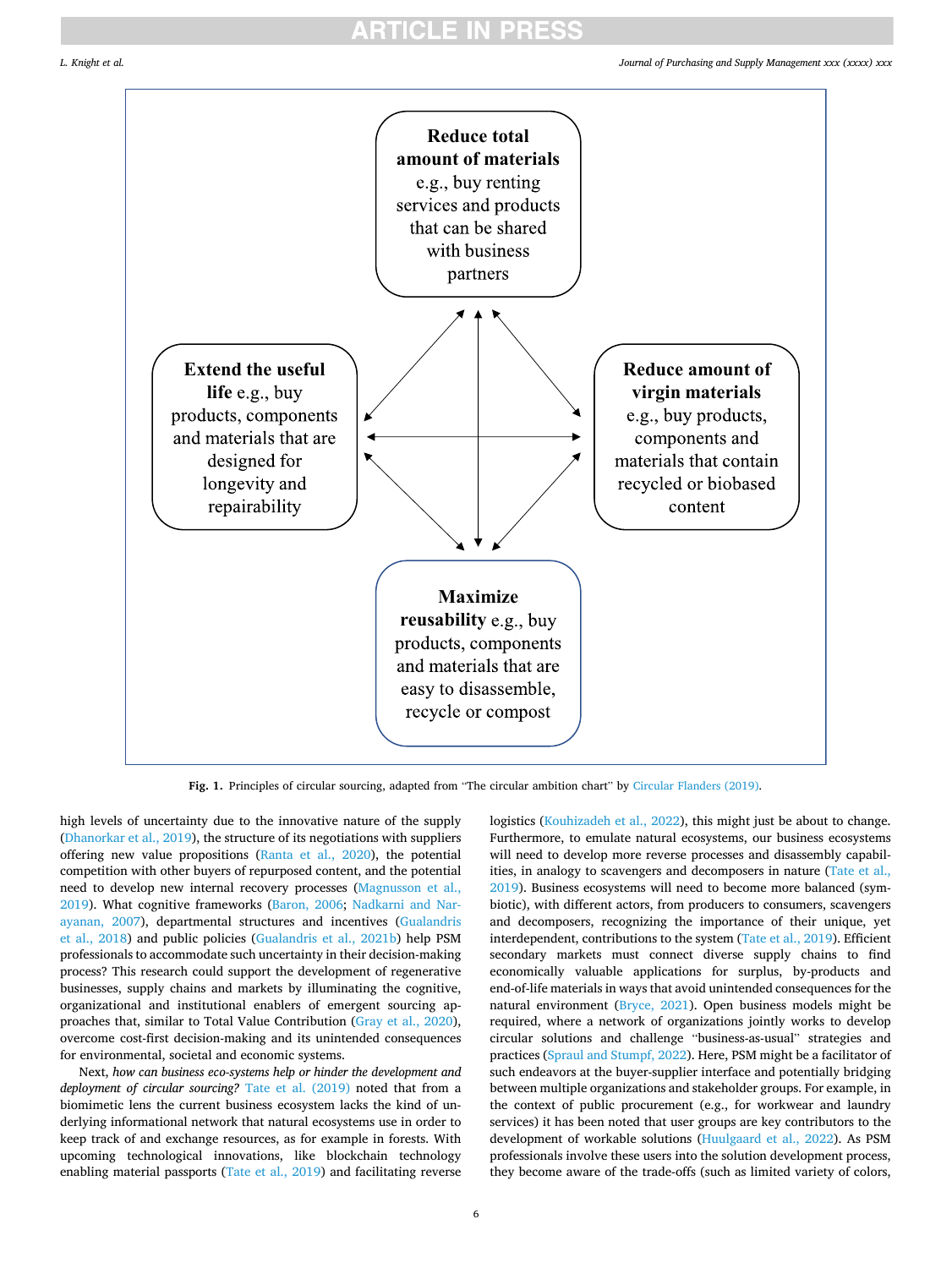#### *L. Knight et al.*

etc. in order to ease product circularity) and more accepting of them. Studies regarding such aspects of business ecosystem evolution offer the opportunity to discover new inter-organizational alignment processes that affect (and are affected by) the work of PSM professionals.

Finally, to develop these new business ecosystems, another organizational hurdle worth further research is how PSM professionals collaborate with other internal stakeholders; *how can PSM further evolve intra-organizational collaboration with functions like R&D and production in order to enable circular products, processes and supply chains?* For example, when fashion retailer C&A developed a T-shirt that can be recycled into new fabric or composted, new suppliers for natural dyestuffs and biobased inks helped the business to challenge its existing product designs, facilitating later resource recovery ([Rogan et al., 2022](#page-11-0)). Cross-functional teams will need to unveil and overcome complex trade-offs such as, for example, those concerning durability and recyclability of plastic materials ([Gualandris et al., 2021a](#page-10-0)), and, at a more strategic level, those concerning de-growth, profit and ecological performance ([Roulet and Bourello, 2020\)](#page-11-0). PSM has a key role to play to learn from but also educate other internal functions to better collaborate with innovative suppliers and non-traditional actors such as circularity brokers.

Despite posing such inter-organizational and intra-organizational challenges, circular sourcing seems to hold significant potential both for environmental and social sustainability as well as risk management of private businesses and public entities. PSM research has the opportunity to act as a catalyst to reap this potential and move practice to BNAU.

## **5. Unleashing the innovation capacity of startup and SME suppliers**

The relational view suggests that suppliers who possess – either internally or in their value network – unique resources (e.g., knowledge, capabilities, technologies) can be a source of competitive advantage to the buying firm [\(Yan et al., 2017\)](#page-11-0). While firms have traditionally selected suppliers and structured their supplier base to achieve their strategic goals concerning costs, quality, risk, delivery and responsiveness, they have increasingly put more emphasis on innovation (e.g., [Choi and Krause, 2006\)](#page-9-0). To face the challenges posed by BNAU events (e.g., societal and technological developments, health emergencies, climate change) that disrupt how entire industries and economies operate, organizations both in private and public sector settings have turned to startups and technology-intensive SMEs that are often at the forefront of these developments.

### *5.1. Integration of startup suppliers in corporates' supplier base (Wagner)*

More and more corporates aim "to get access to innovations that increase competitiveness of products or productivity of processes by engaging with startups based upon supplier relationships" [\(Kurpjuweit](#page-10-0)  [and Wagner 2020,](#page-10-0) p. 64) and hence, add startup suppliers to their supplier base. Startups also and increasingly provide solutions that help corporates to cope with BNAU challenges (e.g., innovative solutions for sustainable operations or the mitigation of supply chain disruption risk). However, firms do not yet have good answers to the question "*whether and how to effectively integrate startup suppliers into the firms' supply base*". In order to support corporates in integrating startup suppliers, additional theoretical and empirical research in the novel startup supplier context is urgently needed. First (1), it needs to identify novel, or amend existing, concepts, constructs and mechanisms, or causal relationships within and between them. Second (2), it needs to explore context-specific theoretical predictions and purported relationships between PSM practices and their outcomes. Third (3), it should explore the influence of context-delineating variables.

*Journal of Purchasing and Supply Management xxx (xxxx) xxx*

- (1) [Ketchen and Craighead \(2021\)](#page-10-0) recently introduced the concept of supply chain entrepreneurial embeddedness (SCEE) which consists of mechanisms to enrich corporates' entrepreneurial capabilities (such as creativity or rapid decision-making), which in turn helps them to "navigate chaotic conditions" (p. 54) such as in BNAU situations. The three proposed mechanisms are acquisition, assimilation and alliance building. The former two could be implemented via traditional startup collaboration models (such as corporate venture capital, mergers and acquisitions, or corporate accelerators). For the latter, the novel concepts *new venture partnering capability* (NVPC) [\(Zaremba et al., 2017\)](#page-11-0) and *startup supplier program* including the *startup supplier stage gate process* [\(Kurpjuweit and Wagner 2020\)](#page-10-0) have been identified in practice and analyzed. How the concept of new venture partnering unfolds in organizations and results in desired relationship outcomes (e.g., realized innovations) for the corporate is determined by a number of corporate (e.g., experience with startup supplier partnering), startup supplier (e.g., resource endowments) and dyadic (corporate–startup industry similarity) antecedents. While these concepts are an important foundation, a better understanding and empirical test of mechanisms and relationships is still needed. For example, how do the proposed NVPC variables influence relationship outcomes?
- (2) PSM practices need to be reconsidered in situations where startups as opposed to established firms are suppliers. For example, a sourcing process begins with the identification of potential suppliers (in our case startup suppliers). Firms can either engage in active or passive identification to create a pool of potential startup suppliers that support the corporate's strategic goals [\(Kurpjuweit et al., 2021](#page-10-0)). How do the two supplier identification approaches influence the size, suitability and quality of the supplier pool, and how fast can such suppliers be identified? Should both approaches be applied synergistically? In other words, it is still up for future research to explore whether theoretical and empirical predictions of PSM practices hold in the startup supplier context. While the way many PSM practices are performed will need to be adapted to the startup context, the theoretical predictions of outcomes will be similar for some practices (e.g., frequency, quality and immediacy of buyer-supplier communication), and diverge for others (e.g., management of supplier intellectual property).
- (3) A more detailed exploration of context-delineating variables and empirical investigation how they alter theoretical predictions is needed. Experiments with buyers where they have to choose between established and startup suppliers could reveal how the startups' liability of newness and lack of organizational legitimacy [\(Singh et al., 1986](#page-11-0)) reduces the likelihood to be chosen for the buying firm's supplier pool. Alternatively, how does a buying firm's entrepreneurial orientation [\(Lumpkin and Dess, 1996\)](#page-10-0) diminish the potentially negative effect of liability of newness on selection probability?

In sum, good practice firms, such as AT&T, BMW, Bosch, or LafargeHolcim have professionalized their approaches working with startups, integrated startups in their supplier pool and established relationships with startup suppliers ([Wagner and Kurpjuweit, 2022\)](#page-11-0). Going beyond descriptions of these exemplars, research should create generalizable insights and recommendations, so that many more companies can integrate effectively with startup suppliers.

## *5.2. Technology-based SMEs and innovation in public sector supply chains (Selviaridis & Patrucco)*

Innovation is imperative to improve the delivery of public services and address grand societal challenges. Affordable and accessible healthcare, clean energy, digital government and improved national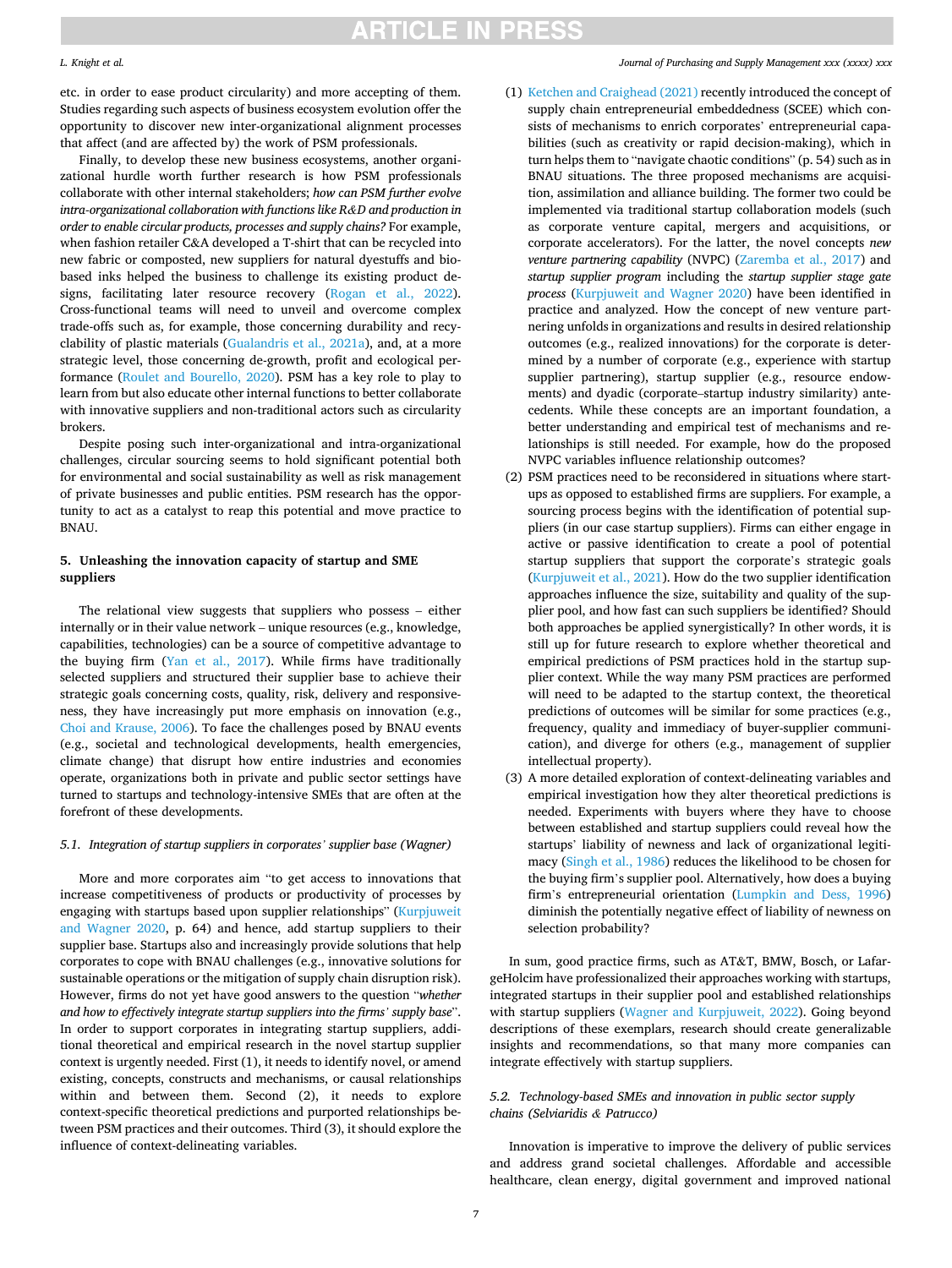#### *L. Knight et al.*

*Journal of Purchasing and Supply Management xxx (xxxx) xxx*

security by leveraging AI-enabled cyber and space technologies are some example areas where public organizations and their large, first-tier suppliers can benefit significantly from engagement with technologically-adept SMEs. In addition, innovative SMEs possess specialized forms of knowledge that can help public agencies to respond rapidly and effectively to BNAU situations. For instance, Technology Partnership, an SME firm based in Cambridge, contributed significantly to the swift development of a new model of ventilator for hospital use during the first wave of COVID-19 in the UK. Despite the potential role of innovative SMEs, *how can public organizations effectively integrate SME innovations into their supply chains* remains an open question.

Research suggests that the ability of public buying organizations to tap into SME innovations is constrained by multiple factors. These pertain both to the SME supplier and to the public sector buying side. Technology-based SMEs face limitations owing to their smallness [\(Kull](#page-10-0)  [et al., 2018](#page-10-0)): lack of finance, capability and capacity shortfalls, and limited social capital and market reputation make their engagement with buying organizations challenging. Public buying organizations however lack capabilities to ask and contract for innovation, and are also constrained by rules, regulations and norms that impede collaboration with innovative SMEs ([Bruce et al., 2019](#page-9-0)). For example, the English National Health Service (NHS), as a buying organization, is mandated to use standardized framework contracts with rigid pre-qualifications provisions and re-tendering windows which militate against SME innovation.

In response to these limitations, various public policies aimed at fostering SME innovation have been introduced. These policies emphasize the role of public procurement in promoting SME engagement in public sector supply chains in general ([Harland et al., 2019\)](#page-10-0), and in supporting the development and adoption of SME innovations in particular ([Selviaridis and Spring 2022\)](#page-11-0). Examples of policy measures to increase SME access to public sector contracting include the provision of financial assistance, lot-sizing of contracts, and buyer obligations for prompt payment. Beyond supporting innovative SMEs to bid for and win government contracts, public policies include innovation-specific interventions e.g. to improve SMEs' capabilities, promote interactions between innovative SMEs and public buying organizations, and incentivize collaborative R&D activity ([Selviaridis, 2021](#page-11-0)). Policies geared towards open innovation and collaboration have played a prominent role in the fast development and proliferation of innovations required to respond to the COVID-19 pandemic [\(Patrucco et al., 2022](#page-11-0)). In the United States for example, the Department of Defense has been able to increase SME participation in innovation activities through the introduction of low-risk types of contracts such as rapid technology prototyping, staged contracts, milestone-based competitions and challenge-based acquisitions.

Despite these insights, research at the intersection between SME supplier innovation and public policy is still in its infancy. We need to understand better how PSM practices and procedures facilitate the development and adoption of SME innovations in public sector supply chains. One example area is the use of 'agile' contracting practices, which allow for more frequent and more responsive tendering. These practices are not only friendly to innovative SMEs but also promote supply resilience in case of disruptions such as COVID-19. Future PSM research should also examine the role of intermediary actors who connect SMEs with public organizations and their suppliers, fill in capability gaps, and shape rules and behaviors conducive to SME innovation. Importantly, we also see a need for more policy-oriented PSM research that purposefully engages with agencies designing and enacting public policy. The ambition is that PSM researchers, policy makers and practitioners co-create solutions that improve the alignment between public procurement policy on the one hand, and (SME) innovation policies on the other. Intervention-based research strategies ([Oliva, 2019\)](#page-11-0) are particularly promising for leveraging PSM expertise to help shape more effective SME innovation policies. Close engagement with policy makers could also help develop novel theoretical insights regarding the *process* 

of designing and implementing public policy, and the role and limits of PSM therein.

### **6. Discussion and conclusion**

Prior to 2020, many global manufacturing firms built capabilities to cope with significant supply chain disruptions [\(Craighead et al., 2007](#page-10-0)). Now, protecting against supply chain vulnerability is center-stage for all sectors, including the public and health sectors. It is widely argued – often in positive terms – that there are lessons to learn from how society coped with the pandemic which will help us deal better with the climate crisis and related biodiversity loss. For example, learning to fast-track the adoption of digital technologies, the development of public-private collaborations to strengthen SCs and better information sharing between buying organizations are all positive outcomes. There has also been plenty of learning related to securing or selling supplies through effective and yet unethical practices (e.g. corruption, profiteering), to deliver benefit to a few, to the detriment of others. Experience from the pandemic has demonstrated that one response pathway open to governments facing crises, whether caused by climate or disease, is a nationally-bounded, security-driven strategy focused on protecting resources.<sup>4</sup> Here, evidently, PSM would have a crucial role to play in securing resources albeit within a questionable strategic context.

In the JPSM 2019 editorial, we took a more positive view, contemplating the potential contribution of strategic procurement to the transitions we face, which we aim to promote once again in this article. As shown in the introduction, these transitions are seen in many different ways, but all entail radical change to business; rather than wait to see details unfold, a proactive effort to understand the implications of these new directions is needed. Within the PSM community of practitioners and researchers, we know a lot about how PSM/SCM can help firms and buying organizations become less unsustainable, and about mitigating certain, specific supply risks. However, the field of PSM has a long way to go in understanding how it can contribute over the long term in helping to shape new ways of doing business which are resilient and agile, (with at least a prospect of) delivering genuinely ecologically and socially sustainable outcomes. What we – as PSM scholars – might do to begin to address that gap is the focus of this article and the associated editorials (2019 issue 5, and this issue).

Looking across the various contributions above, and considering what they tell us, directly or by implication, or what they do not address, various, intersecting points are noteworthy.

**Attention on and (mis)conceptions of suppy chains -** The current level of political and societal attention on supply chains and mitigating future disruptions is likely to wane. In the news, 'supply chain management' is all too often used indiscriminately, with meanings ranging from inventory management and distribution, to (e.g.) industrial policy for domestic production capacity. In taking up Schoenherr and Matopoulos' advice, PSM scholars will need to articulate very clearly the connections between PSM, logistics, industrial policy and innovation policy etc. We need to recognize that there is currently a unique, and highly likely time-limited, opportunity for developing the status of PSM in industry and policy settings.

**Differentiating less unsustainable PSM from BNAU PSM -** Green PSM and the role of PSM in innovation are well established in practice and research. Teasing apart the complex web of drivers, strategies, practices, outcomes etc. that characterize the more radical vs the more

<sup>4</sup> Termed the "armed lifeboat" strategy by [Parenti \(2012,](#page-11-0) cited in [Ghosh,](#page-10-0)  [2016:](#page-10-0) 143) which, in the context of the climate emergency, is centered on keeping climate refugees at bay and protecting the nation's resources – a 'Darwinian', 'unthinkable' approach ([Ghosh, 2016:](#page-10-0) 144); "The trouble, however, is … the ongoing changes in the climate, and the perturbations that will cause *within* nations, cannot be held at bay by reinforcing man-made boundaries" "(ibid).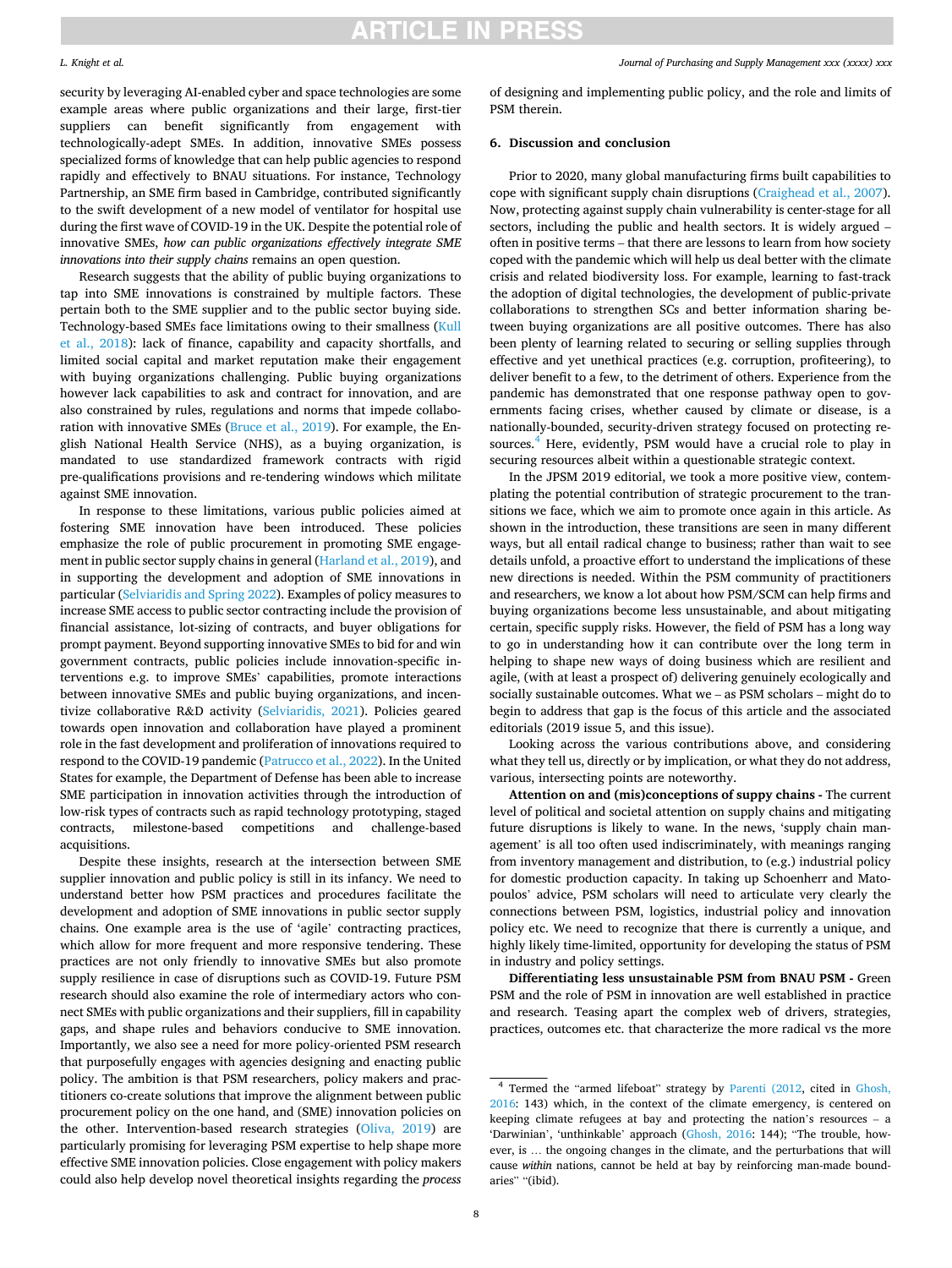## traditional conceptions of PSM is not easy. We need to clearly articulate how circular sourcing and innovation as discussed here (i.e. with a BNAU emphasis) differ from more traditional conceptions of procurement's contribution. These are just two of many themes which can be addressed in this domain. New product and process technologies, and PSM/SCM digitalisation are focal themes for future research [\(Di Mauro](#page-10-0)  [and Giannakis, 2019;](#page-10-0) [Srai and Lorentz, 2019](#page-11-0)). Entrepreneurialism in PSM, and PSM by entrepreneurs, are further themes that complement some of the points raised above. Important themes to reconsider related to the sustainability of sourcing decisions are value creation, appropriation and distribution ([Bapuji et al., 2018](#page-9-0)) and firm purpose and competitive advantage [\(Harrison et al., 2020;](#page-10-0) [Goranova and Vertegen](#page-10-0)  [Ryan, 2021](#page-10-0)).

**Do we need to look back too? -** Predictably, all the contributors to this article are – to varying extents – critical of the current state of business and PSM. In this article and associated editorials, we advocate looking forward to develop new ways of doing PSM to deliver new outcomes, but do we also need to look back? Gualandris, Bals, Meehan and Touboulic refer to regenerative economy/business which must displace our historical 'degenerative linear economy' ([Raworth, 2017](#page-11-0)). The successful development trajectory mentioned by Schoenherr has been in enabling the linear, extractive economy. How (if at all) does the PSM expertise to excel in supporting the 'take-make-use-lose' model of industry serve in enacting 'restore, preserve, and enhance' regenerative business strategies ([Hahn and Tampe, 2021](#page-10-0))? Similarly, how should PSM and SCM expertise evolve to reduce the vulnerability of supply chains and prepare for future crises? In attempting to move the field forward, we also must contextualize PSM research and consider how the past business practice shapes the way that global supply chains are structured, organized, and governed today. It is only through such considerations that we can surface taken-for-granted assumptions and innovate at the pace and scale required to meet the challenges.

**Impact - ambition, voice and beneficiaries -** Several pieces in this article advocate that PSM scholars become more ambitious in the research questions we ask and the intellectual 'space' we occupy. This may require overcoming our traditional caution to venture across disciplinary boundaries more often and more broadly than we have done so far. For example, combining Meehan and Touboulic's critical perspective with circular sourcing research – discussed by Bals and Gualandris – would connect PSM to ecological economics themes such as planetary boundaries, ecocentrism and degrowth. For a true longstanding and global impact, our research should connect to debates among economists, regulators and ethicists on resilience, efficiency and competition.

This involves relating PSM not just to business strategy but to industrial and economic policy, re-considering the epistemological foundations of our research, and using new channels to reach our audiences. This aligns with Johnsen, Miemczyk and Caniato's calls for reconsidering the value we place on practice-oriented findings. Wagner, Matopoulos, and Selviaridis and Patrucco all advocate spreading understanding and capacity building beyond large firms – a part of the business community which has to date enjoyed disproportionate attention from PSM researchers. Widening access to actionable knowledge and collaborative modes of working are common threads above (open innovation, open business models, widening impact, etc.)

In their recent essay, *Three Paradoxes of Climate Truth for the Anthropocene Social Scientist*, [Jennings and Hoffman \(2021\)](#page-10-0) advocate a 'third way' for social scientists as an alternative to either disengaging from real world issues, or becoming emotionally over-burdened. Social scientists can embrace the paradoxes they identify and push back against the tensions in various ways, recognizing that:

"Holding these scientific and social truth variants in mind, and looking where we have been versus where we might imagine we could go, is the crux of the current tension faced by the social scientist working with the Anthropocene as a new reality." (p. 525)

#### *Journal of Purchasing and Supply Management xxx (xxxx) xxx*

"The application of broader social principles to our work – fairness, justice, equity, sustainability – go beyond standard values of profit maximization, efficiency, and theoretical relevance. These broader social principles are often present in our work and ourselves, but the drive toward 'objectivity' forces us to repress them." (p. 525)

and the importance of new skills in science communication and public engagement for the engaged scholar [\(Hoffman, 2016\)](#page-10-0) alongside developments in research governance and management ([Jennings and](#page-10-0)  [Hoffman, 2021:](#page-10-0) 526).

Relating Jennings and Hoffman's points to the above contributions and discussion can, we hope, provide some grounds for optimism and motivation for further effort to re-orient PSM research towards making an enduring, significant impact in (re-)shaping business. The various contributions show we have much to learn both in our research practice and the topics we investigate. They also indicate the JPSM editorial team's commitment to learning and innovating in this field. We encourage readers to reflect both on the details and the broader message, and to engage in deep and open discussions about the need for change and vision for BNAU. And when this leads to new PSM research findings suited to publication in an academic journal, we urge you to send your paper to this journal.

### **Endnote**

This article went into production on the day Russia invaded Ukraine. In the days since, as we follow the news, learn of the terrible humanitarian consequences of the war and devise ways of offering support nationally, locally and individually, we are also urgently driven to understand some of the global direct, and indirect, implications for shortages, transport disruptions, and rising costs across many commodity groups, especially oil and grains (with projected producer prices at their highest values in 40 years). For PSM practitioners, this adds an extra layer of complexity to the pre-existing "perfect storm" caused by Covid-19. More importantly, we also recognise the global societal risks from rising prices of food and other basic living needs. The Covid-19 pandemic, and now the war in Ukraine, starkly highlight the PSM community's need for much greater awareness of the geopolitical environment, and associated expertise. From a BNAU perspective, there is much to learn, not only in how to cope with crises, but how changing approaches to PSM might help businesses, governments and other buying organizations operate in ways which mean their commercial decisions help alleviate systemic challenges, rather than deepen them.

### **APPENDIX. Extract from JPSM Editorial (2019)**

## *3.2. PSM research priorities looking forward: adding business-NOT-asusual*

"Scientists have a moral obligation to clearly warn humanity of any catastrophic threat and to 'tell it like it is.' "… we declare … clearly and unequivocally that planet Earth is facing a climate emergency".

Ripple, Wolf, Newsome, Barnard, Moomaw and 11000 + signatories, Bioscience, 2019

The climate crisis now has much greater attention from mainstream media and the public than it did even 18 months ago. If and how this rise in attention will drive faster, deeper and wider systemic change remains to be seen. Acknowledging that we face the climate emergency, growing inequalities, and rapid technological change [...] means accepting society faces a fundamental transition in the near term. 'Business-as-usual' is not an option and we can expect radical, systemic change across all sectors, and at all levels ([Wright and Nyberg, 2017](#page-11-0): 1657). As some business sectors disappear and others emerge, governance structures change, and value networks are re-shaped [\(Howard-Grenville et al.,](#page-10-0)  [2014\)](#page-10-0), the commercial interface between organizations will change, strategic relationships and resources will be governed differently,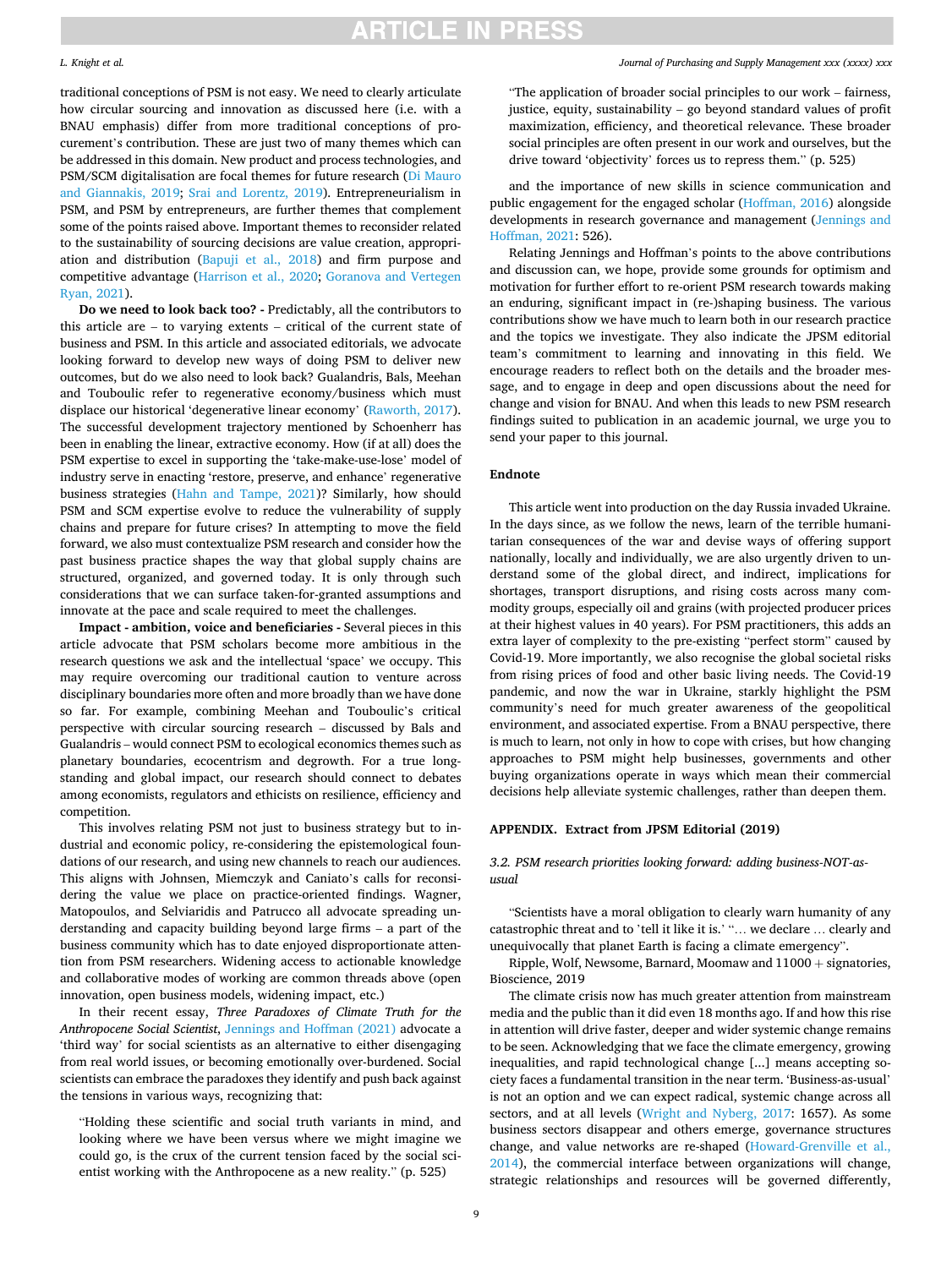#### <span id="page-9-0"></span>*L. Knight et al.*

procurement decision making criteria will shift and many processes will be automated. Here, we consider how PSM, whether as a function, profession, field or discipline, is positioned to contribute to 'business-*not*-as-usual' (BNAU).5 We argue these changes represent opportunities for PSM to contribute more widely to 'grand challenges' ([George](#page-10-0)  [et al., 2016\)](#page-10-0), and propose avenues for greater engagement.

JPSM's launch roughly coincided with the advent of 'sustainable procurement'/'sustainable supply chain management' (SSCM), in which organizations reduce their net negative environmental or social impact by influencing change in their supply base and logistics. [Tate et al.](#page-11-0)  [\(2012\)](#page-11-0) analysis of research on environmental PSM shows an early set of papers from the 1990s, with significant growth in publications about sustainability and PSM starting in 2007 [\(Quarshie et al., 2016\)](#page-11-0), and the inclusion of social outcomes.

However, across business and management studies, in the last five years or so, there is an increasingly critical perspective, with many speaking against some of the developments in practice, and educators' part in promoting them. Criticisms include: the huge growth in prosustainability rhetoric is not matched by real change; key messages have been distorted and progress has stalled; where change is achieved it is only about becoming less unsustainable (Wright and Nyberg, 2017; [Ehrenfeld and Hoffman, 2013](#page-10-0)). These arguments have fed into a critique of SSCM (see for example [Montabon et al., 2016](#page-11-0); [Matthews et al., 2016](#page-10-0)).

Necessarily, most PSM research has been focused on meeting the near-term needs of organizations. The primacy of shorter-term, private and (mostly) economic benefit breaks down in the face of grand challenges, yet that is where historically – with good reason – PSM academics have focused their attention. Research on, for example, 'whole' supply chains and networks, on the concept of value in sourcing decision-making, on facilitating innovation, and on new PSM process technologies take the field in the right direction for engaging with BNAU. And yet this PSM research is important and necessary, but not sufficient.

It could be argued that PSM people should bide their time, waiting for clearer vision and direction from senior executives, business 'influencers', policy makers, public servants, etc, to frame PSM's supporting role in transformative change to address grand challenges. There is however an important and potentially immediate part to play for PSM leaders in all sectors to facilitate systemic BNAU change, for example: through generating demand for novel goods, services or technologies; by serving as commercial experts in interorganizational collaborative planning; facilitating innovation adoption; harnessing positive network effects from new tech; (re)configuring interorganizational networks; cooperating with other buying organizations; promoting social and business development; managing scarce resources; challenging traditional notions of relationship risk and opportunity, and value. All these activities are familiar facets of strategic PSM; what is different is the context. [Wynstra et al. \(2019\)](#page-11-0) show a reduction in the volume of strategic PSM research, relative to operational PSM. This needs to change, with more strategic PSM research specifically targeting the context of BNAU/grand challenges. The complexity and emergent nature of these settings will mean bridging system-level and disciplinary divides [\(Mol](#page-11-0)[loy et al., 2011](#page-11-0)), working with economists, innovation policy leads, public agencies, NGOs, activist organizations etc.; adopting future focused, exploratory, participatory methods ([Linnenluecke et al., 2017](#page-10-0)), placing renewed emphasis on engaged scholarship with genuine co-production; more critically and reflexively evaluating and developing our own role as educators and researchers. These priorities resonate with a critical management perspective, but should not be regarded as only relevant to critical, activist (Touboulic and McCarthy, 2020 ) PSM scholars. It will also lead to a renewed emphasis on theorizing as scholars assess the relevance of established theories and adapt them, or develop new theories.

JPSM actively encourages submissions from researchers working in one way or another on '*business-NOT-as-usual*' – a term we use to refer to commercial exchange in general and therefore to include exchange

between organizations from any sector. To take this forward, in addition to topics listed in the 2016 issue 2 editorial, we would welcome papers on, for example, but not limited to:

Sectors

- Contracting for infrastructure
- PSM in emerging sectors
- PSM in networks with non-traditional actors, contesting the traditional public vs private sector divide

Management and governance

- PSM's role in business system transition
- PSM and grand challenges, or in the context of mega-trends
- Governance in commercial relationships and networks in novel settings
- PSM related regulation (e.g., related to eco-environment or market concentration)
- Leadership in/of PSM as a function and as a profession
- Digitalisation
- Data and systems expertise within the PSM domain
- Risks and opportunities from new technologies in PSM processes (e.g. on the quality and outcomes of decision-making)
- PSM analytics
- Implementation of PSM digitalisation projects

Footnote 5 – We intentionally adopt an optimistic view, and assume society will be mobilised to engender positive, transformative change in the short and medium term. We recognize of course this optimism may be misplaced. In the case of business-as-usual, in the medium and long term, there will also be transformative, systemic change affecting whole sectors, governance, value networks etc. in dramatic ways, perhaps to the advantage of the few, but definitely to the detriment of wider society.

#### **References**

- Bäckstrand, J., Halldórsson, Á., [2019. Engaged scholar\(ship\) in purchasing and supply](http://refhub.elsevier.com/S1478-4092(22)00008-5/sref1) [management \(PSM\): creative tension or squeezed in the middle? J. Purch. Supply](http://refhub.elsevier.com/S1478-4092(22)00008-5/sref1)  [Manag. 25 \(4\), 100557.](http://refhub.elsevier.com/S1478-4092(22)00008-5/sref1)
- [Banerjee, S.B., 2003. Who sustains whose development? Sustainable development and](http://refhub.elsevier.com/S1478-4092(22)00008-5/sref2) [the reinvention of nature. Organ. Stud. 24 \(1\), 143](http://refhub.elsevier.com/S1478-4092(22)00008-5/sref2)–180.
- [Banerjee, S.B., 2008. Corporate social responsibility: the good, the bad and the ugly. Crit.](http://refhub.elsevier.com/S1478-4092(22)00008-5/sref3)  [Sociol. 34 \(1\), 51](http://refhub.elsevier.com/S1478-4092(22)00008-5/sref3)–79.
- [Banerjee, S.B., 2010. Governing the global corporation: a critical perspective. Bus. Ethics](http://refhub.elsevier.com/S1478-4092(22)00008-5/sref4)  [Q. 20 \(2\), 265](http://refhub.elsevier.com/S1478-4092(22)00008-5/sref4)–274.
- [Bansal, P., Roth, K., 2000. Why companies go green: a model of ecological](http://refhub.elsevier.com/S1478-4092(22)00008-5/sref5) [responsiveness. Acad. Manag. J. 43 \(4\), 717](http://refhub.elsevier.com/S1478-4092(22)00008-5/sref5)–736.
- [Bapuji, H., Husted, B.W., Lu, J., Mir, R., 2018. Value creation, appropriation, and](http://refhub.elsevier.com/S1478-4092(22)00008-5/sref6) [distribution: how firms contribute to societal economic inequality. Bus. Soc. 57 \(6\),](http://refhub.elsevier.com/S1478-4092(22)00008-5/sref6)  983–[1009.](http://refhub.elsevier.com/S1478-4092(22)00008-5/sref6)
- [Baron, R.A., 2006. Opportunity recognition as pattern recognition: how entrepreneurs](http://refhub.elsevier.com/S1478-4092(22)00008-5/sref7) "connect the dots" [to identify new business opportunities. Acad. Manag. Perspect. 20](http://refhub.elsevier.com/S1478-4092(22)00008-5/sref7)  [\(1\), 104](http://refhub.elsevier.com/S1478-4092(22)00008-5/sref7)–119.
- [Boer, H., Holweg, M., Kilduff, M., Pagell, M., Schmenner, R., Voss, C.A., 2015. Making a](http://refhub.elsevier.com/S1478-4092(22)00008-5/sref8)  [meaningful contribution to theory. Int. J. Oper. Prod. Manag. 35 \(9\), 1231](http://refhub.elsevier.com/S1478-4092(22)00008-5/sref8)–1252.
- [Bruce, J., de Figueiredo, J., Silverman, B., 2019. Public contracting for private](http://refhub.elsevier.com/S1478-4092(22)00008-5/sref9) [innovation: government capabilities, decision rights, and performance outcomes.](http://refhub.elsevier.com/S1478-4092(22)00008-5/sref9) [Strat. Manag. J. 40 \(4\), 533](http://refhub.elsevier.com/S1478-4092(22)00008-5/sref9)–555.
- Bryce, E., 2021. Are clothes made from recycled materials really more sustainable? The Guardian. Available at. [https://www.theguardian.com/environment/2021/nov/06/](https://www.theguardian.com/environment/2021/nov/06/clothes-made-from-recycled-materials-sustainable-plastic-climate)  [clothes-made-from-recycled-materials-sustainable-plastic-climate.](https://www.theguardian.com/environment/2021/nov/06/clothes-made-from-recycled-materials-sustainable-plastic-climate)
- [Carney, M., 2021. Value\(s\): Building a Better World for All. William Collins, London](http://refhub.elsevier.com/S1478-4092(22)00008-5/sref11). [Carnovale, S., DuHadway, S., 2021. Continuity in the face of disruptions: purchasing and](http://refhub.elsevier.com/S1478-4092(22)00008-5/sref12)  supply management research'[s persistence amidst COVID-19. J. Purch. Supply](http://refhub.elsevier.com/S1478-4092(22)00008-5/sref12)  [Manag. 27, 100720](http://refhub.elsevier.com/S1478-4092(22)00008-5/sref12).
- [Carter, C.R., Kaufmann, L., Ketchen, D.J., 2020. Expect the unexpected: toward a theory](http://refhub.elsevier.com/S1478-4092(22)00008-5/sref13)  [of the unintended consequences of sustainable supply chain management. Int. J.](http://refhub.elsevier.com/S1478-4092(22)00008-5/sref13) [Oper. Prod. Manag. 40 \(12\), 1857](http://refhub.elsevier.com/S1478-4092(22)00008-5/sref13)–1871.
- [Choi, T.Y., Rogers, D., Vakil, B., 2020. Coronavirus is a wake-up call for supply chain](http://refhub.elsevier.com/S1478-4092(22)00008-5/sref14) [management. Harv. Bus. Rev. 27, 364, 0017-8012.](http://refhub.elsevier.com/S1478-4092(22)00008-5/sref14)
- [Choi, T.Y., Krause, D.R., 2006. The supply base and its complexity: implications for](http://refhub.elsevier.com/S1478-4092(22)00008-5/sref15) [transaction costs, risks, responsiveness, and innovation. J. Oper. Manag. 24 \(5\),](http://refhub.elsevier.com/S1478-4092(22)00008-5/sref15) 637–[652](http://refhub.elsevier.com/S1478-4092(22)00008-5/sref15).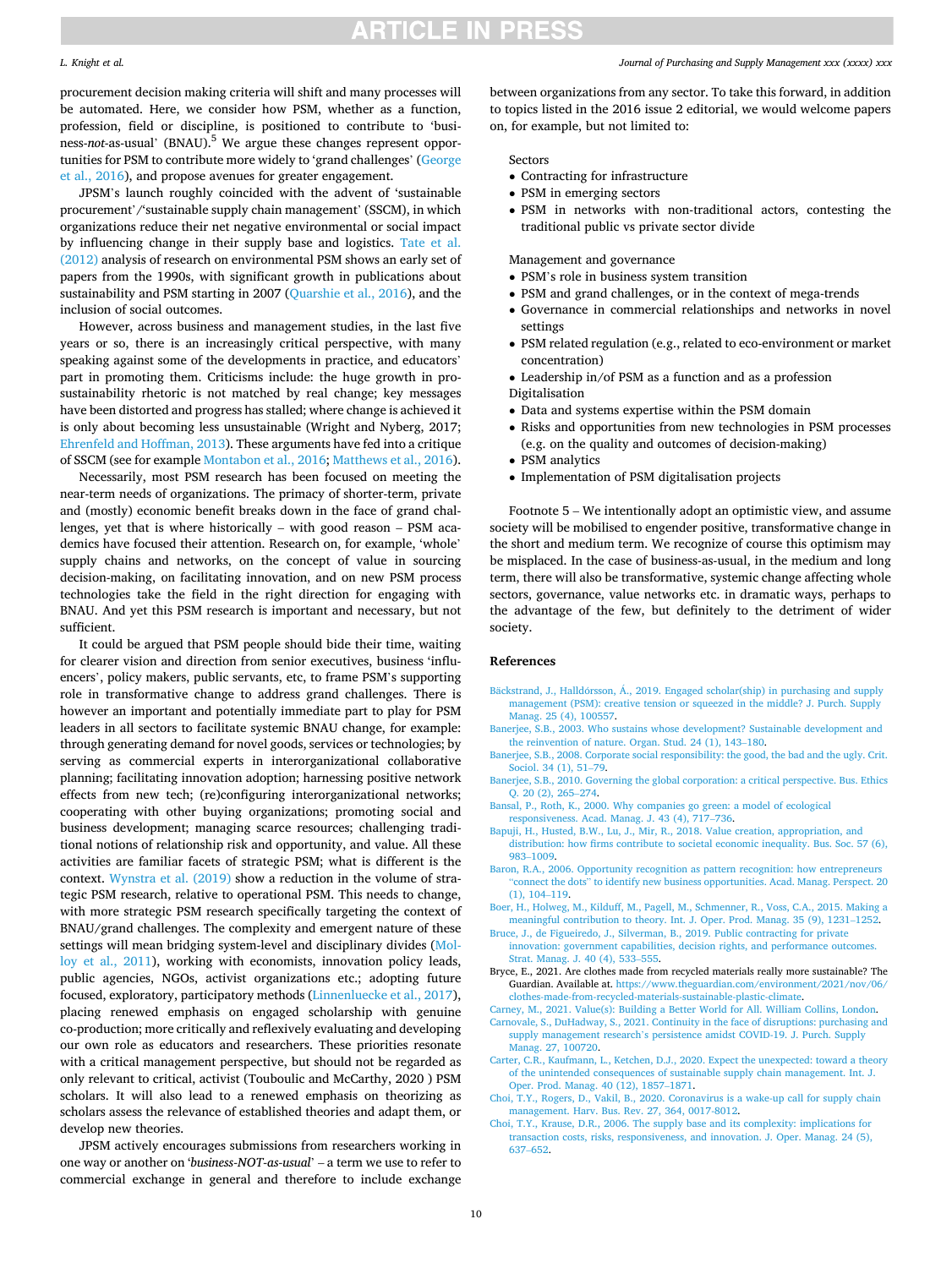#### <span id="page-10-0"></span>*L. Knight et al.*

Circular Flanders, 2019. The circular ambition chart. Accessed date: November 2<sup>nd</sup> 2021. Available at: [https://aankopen.vlaanderen-circulair.be/en/getting-started/th](https://aankopen.vlaanderen-circulair.be/en/getting-started/the-ambition-map) ambition-map.

[Ciulli, F., Kolk, A., Boe-Lillegraven, S., 2019. Circularity brokers: digital platform](http://refhub.elsevier.com/S1478-4092(22)00008-5/sref17)  [organizations and waste recovery in food supply chains. J. Bus. Ethics 1](http://refhub.elsevier.com/S1478-4092(22)00008-5/sref17)–33.

Cook, J.A., 2010. Supply chain versus the volcano, supply chain quarterly, perspectives. Available at: [https://www.supplychainquarterly.com/articles/348-supply-chain](https://www.supplychainquarterly.com/articles/348-supply-chain-versus-the-volcano) [-versus-the-volcano](https://www.supplychainquarterly.com/articles/348-supply-chain-versus-the-volcano).

Cornelissen, J., Höllerer, M.A., Seidl, D., 2021. What theory is and can Be: forms of [theorizing in organizational scholarship. Organ. Theor. 2 \(3\), 26317877211020328.](http://refhub.elsevier.com/S1478-4092(22)00008-5/sref19)

- [Craighead, C.W., Blackhurst, J., Rungtusanatham, M.J., Handfield, R.B., 2007. The](http://refhub.elsevier.com/S1478-4092(22)00008-5/sref20)  [severity of supply chain disruptions: design characteristics and mitigation](http://refhub.elsevier.com/S1478-4092(22)00008-5/sref20)  [capabilities. Decis. Sci. J. 38 \(1\), 131](http://refhub.elsevier.com/S1478-4092(22)00008-5/sref20)–156.
- Cutler, A.C., Lark, D., 2020. The Hidden Costs of Law in the Governance of Global Supply Chains: the Turn to Arbitration, Review of International Political Economy. [https://](https://doi.org/10.1080/09692290.2020.1821748)  [doi.org/10.1080/09692290.2020.1821748.](https://doi.org/10.1080/09692290.2020.1821748)

[De Angelis, R., Howard, M., Miemczyk, J., 2018. Supply chain management and the](http://refhub.elsevier.com/S1478-4092(22)00008-5/sref22) [circular economy: towards the circular supply chain. Prod. Plann. Control 29 \(6\),](http://refhub.elsevier.com/S1478-4092(22)00008-5/sref22)  425–[437](http://refhub.elsevier.com/S1478-4092(22)00008-5/sref22).

- [de Sousa Santos, B., 2018. Decolonising the University. Cambridge Scholars Publishing](http://refhub.elsevier.com/S1478-4092(22)00008-5/sref23)  [Cambridge](http://refhub.elsevier.com/S1478-4092(22)00008-5/sref23).
- [Dhanorkar, S., Kim, Y., Linderman, K., 2019. An empirical investigation of transaction](http://refhub.elsevier.com/S1478-4092(22)00008-5/sref24) [dynamics in online surplus networks: a complex adaptive system perspective.](http://refhub.elsevier.com/S1478-4092(22)00008-5/sref24)  [J. Oper. Manag. 65 \(2\), 160](http://refhub.elsevier.com/S1478-4092(22)00008-5/sref24)–189.
- [Di Mauro, C., Giannakis, M., 2019. Special issue of the 27th annual IPSERA conference](http://refhub.elsevier.com/S1478-4092(22)00008-5/sref25)  2018-purchasing & [supply management: fostering innovation. J. Purch. Supply](http://refhub.elsevier.com/S1478-4092(22)00008-5/sref25) [Manag. 25 \(4\), 100573.](http://refhub.elsevier.com/S1478-4092(22)00008-5/sref25)

Diprose, R., Kurniawan, N., Macdonald, K., Winanti, P., 2020. Regulating Sustainable Minerals in Electronics Supply Chains: Local Power Struggles and the 'hidden Costs' of Global Tin Supply Chain Governance, Review of International Political Economy. <https://doi.org/10.1080/09692290.2020.1814844>.

[du Plessis, C., 2012. Towards a regenerative paradigm for the built environment. Build.](http://refhub.elsevier.com/S1478-4092(22)00008-5/sref27)  [Res. Inf. 40 \(1\), 7](http://refhub.elsevier.com/S1478-4092(22)00008-5/sref27)–22.

[Ehrenfeld, J.R., Hoffman, A.J., 2013. Flourishing: A Frank Conversation about](http://refhub.elsevier.com/S1478-4092(22)00008-5/sref28) [Sustainability. Stanford Business Books, Stanford, US](http://refhub.elsevier.com/S1478-4092(22)00008-5/sref28).

European Commission, 2017. Public procurement for a circular economy: good practice and guidance. Accessed on Oct 18<sup>th</sup>, 2021. Available at: https://ec.europa.eu/enviro [nment/gpp/circular\\_procurement\\_en.htm.](https://ec.europa.eu/environment/gpp/circular_procurement_en.htm)

[Figueres, C., Rivett-Carnac, T., 2020. The Future We Choose: Surviving the Climate](http://refhub.elsevier.com/S1478-4092(22)00008-5/sref30)  [Crisis. Manila Press, London](http://refhub.elsevier.com/S1478-4092(22)00008-5/sref30).

[Finkenstadt, D.J., Handfield, R., 2021. Blurry vision: supply chain visibility for personal](http://refhub.elsevier.com/S1478-4092(22)00008-5/sref31)  [protective equipment during COVID-19. J. Purch. Supply Manag., 100689](http://refhub.elsevier.com/S1478-4092(22)00008-5/sref31) 

General Motors, 2020. Ventec Life Systems and GM partner to mass produce critical care ventilators in response to COVID-19 pandemic. GM press release. March 27, 2020. [https://media.gm.com/media/us/en/gm/news.detail.html/content/Pages/ne](https://media.gm.com/media/us/en/gm/news.detail.html/content/Pages/news/us/en/2020/mar/0327-coronavirus-update-6-kokomo.html)  [ws/us/en/2020/mar/0327-coronavirus-update-6-kokomo.html](https://media.gm.com/media/us/en/gm/news.detail.html/content/Pages/news/us/en/2020/mar/0327-coronavirus-update-6-kokomo.html).

[George, G., Howard-Grenville, J., Joshi, A., Tihanyi, L., 2016. Understanding and](http://refhub.elsevier.com/S1478-4092(22)00008-5/optHs5CPwWrbs) [tackling societal grand challenges through management research. Acad. Manag. J.](http://refhub.elsevier.com/S1478-4092(22)00008-5/optHs5CPwWrbs) [59 \(6\), 1880](http://refhub.elsevier.com/S1478-4092(22)00008-5/optHs5CPwWrbs)–1895.

[Gereffi, G., Lee, J., 2012. Why the world suddenly cares about global supply chains.](http://refhub.elsevier.com/S1478-4092(22)00008-5/sref33) [J. Supply Chain Manag. 48 \(3\), 24](http://refhub.elsevier.com/S1478-4092(22)00008-5/sref33)–32.

[Ghosh, A., 2016. The Great Derangement: Climate Change and the Unthinkable.](http://refhub.elsevier.com/S1478-4092(22)00008-5/sref34)  [University of Chicago Press, Chicago and London.](http://refhub.elsevier.com/S1478-4092(22)00008-5/sref34)

Goranova, M., Verstegen Ryan, L., 2021. The corporate objective revisited: the shareholder perspective. J. Manag. Stud. 59, 2. [https://doi.org/10.1111/](https://doi.org/10.1111/joms.12714)  [joms.12714.](https://doi.org/10.1111/joms.12714)

[Gray, J.V., Helper, S., Osborn, B., 2020. Value first, cost later: total value contribution as](http://refhub.elsevier.com/S1478-4092(22)00008-5/sref36)  [a new approach to sourcing decisions. J. Oper. Manag. 66 \(6\), 735](http://refhub.elsevier.com/S1478-4092(22)00008-5/sref36)–750.

Gualandris, J., Lee, D., Beattie, C., 2021a. HP Canada Co.: a circular supply chain for recycled plastic. Ivey Publishing. Available at: https://www.iveypublishing.ca [roduct/hp-canada-co-a-circular-supply-chain-for-recycled-plastic/01t5c00000](https://www.iveypublishing.ca/s/product/hp-canada-co-a-circular-supply-chain-for-recycled-plastic/01t5c00000CwqXiAAJ)  [CwqXiAAJ.](https://www.iveypublishing.ca/s/product/hp-canada-co-a-circular-supply-chain-for-recycled-plastic/01t5c00000CwqXiAAJ)

Gualandris, J., Lee, D., Lin, R., 2021b. Policy-driven Innovation in Reverse Supply Chains for Post-consumer Plastic in Packaging and Electronic Waste. Smart Prosperity Institute. Available at. <https://institute.smartprosperity.ca/ReverseSupplyChains>.

Gualandris, J., Legenvre, H., Kalchschmidt, M., 2018. Exploration and exploitation within supply networks: examining purchasing ambidexterity and its multiple performance implications. Int. J. Oper. Prod. Manag. 38 (3), 667–689. [https://doi.](https://doi.org/10.1108/IJOPM-03-2017-0162)  [org/10.1108/IJOPM-03-2017-0162.](https://doi.org/10.1108/IJOPM-03-2017-0162)

[Guide Jr., V.D.R., Jayaraman, V., Linton, J.D., 2003. Building contingency planning for](http://refhub.elsevier.com/S1478-4092(22)00008-5/sref40)  [closed-loop supply chains with product recovery. J. Oper. Manag. 21 \(3\), 259](http://refhub.elsevier.com/S1478-4092(22)00008-5/sref40)–279.

[Hahn, T., Tampe, M., 2021. Strategies for regenerative business. Strat. Organ. 19 \(3\),](http://refhub.elsevier.com/S1478-4092(22)00008-5/sref41) 456–[477](http://refhub.elsevier.com/S1478-4092(22)00008-5/sref41).

[Hahn, T., Tampe, M., 2021. Strategies for regenerative business. Strat. Organ. 19,](http://refhub.elsevier.com/S1478-4092(22)00008-5/sref42)  456–[477](http://refhub.elsevier.com/S1478-4092(22)00008-5/sref42).

[Handfield, R., Finkenstadt, D.J., Schneller, E.S., Godfrey, A.B., Guinto, P., 2020.](http://refhub.elsevier.com/S1478-4092(22)00008-5/sref43) [A commons for a supply chain in the post-COVID-19 era: the case for a reformed](http://refhub.elsevier.com/S1478-4092(22)00008-5/sref43) [strategic national stockpile. Milbank Q. 98 \(4\), 1058](http://refhub.elsevier.com/S1478-4092(22)00008-5/sref43)–1090.

[Harland, C., Telgen, J., Callender, G., Grimm, R., Patrucco, A., 2019. Implementing](http://refhub.elsevier.com/S1478-4092(22)00008-5/sref44) [government policy in supply chains: an international co-production study of public](http://refhub.elsevier.com/S1478-4092(22)00008-5/sref44)  [procurement. J. Supply Chain Manag. 55 \(2\), 6](http://refhub.elsevier.com/S1478-4092(22)00008-5/sref44)–25.

[Harrison, Jeffrey S., Phillips, Robert A., Edward Freeman, R., 2020. On the 2019 business](http://refhub.elsevier.com/S1478-4092(22)00008-5/sref45)  roundtable "[statement on the purpose of a corporation. J. Manag. 46 \(7\),](http://refhub.elsevier.com/S1478-4092(22)00008-5/sref45) [1223](http://refhub.elsevier.com/S1478-4092(22)00008-5/sref45)–1237.

Hernández, M., Muñoz, P., 2021. Reformists, Decouplists and Activists: A Typology of Ecocentric Management. Organization & Environment. https://doi.org/10.117

[1086026621993204](https://doi.org/10.1177/1086026621993204) (in press). [Hoffman, A.J., Corbett, C.J., Joglekar, N., Wells, P., 2014. Industrial ecology as a source](http://refhub.elsevier.com/S1478-4092(22)00008-5/sref47)  [of competitive advantage. J. Ind. Ecol. 18 \(5\), 597](http://refhub.elsevier.com/S1478-4092(22)00008-5/sref47)–602.

[Hoffman, Andrew J., 2016. Reflections: academia](http://refhub.elsevier.com/S1478-4092(22)00008-5/sref48)'s emerging crisis of relevance and the [consequent role of the engaged scholar. J. Change Manag. 16 \(2\), 77](http://refhub.elsevier.com/S1478-4092(22)00008-5/sref48)–96.

[Hofmann, H., Schleper, M.C., Blome, C., 2018. Conflict minerals and supply chain due](http://refhub.elsevier.com/S1478-4092(22)00008-5/sref49)  [diligence: an exploratory study of multi-tier supply chains. J. Bus. Ethics 147,](http://refhub.elsevier.com/S1478-4092(22)00008-5/sref49)  115–[141](http://refhub.elsevier.com/S1478-4092(22)00008-5/sref49).

[Hopkinson, P., Zils, M., Hawkins, P., Roper, S., 2018. Managing a complex global circular](http://refhub.elsevier.com/S1478-4092(22)00008-5/sref50)  [economy business model: opportunities and challenges. Calif. Manag. Rev. 60 \(3\),](http://refhub.elsevier.com/S1478-4092(22)00008-5/sref50)  71–[94](http://refhub.elsevier.com/S1478-4092(22)00008-5/sref50).

[Howard-Grenville, J., Buckle, S.J., Hoskins, B.J., George, G., 2014. Climate change and](http://refhub.elsevier.com/S1478-4092(22)00008-5/optg8swb23Vfw)  [management. Acad. Manag. J. 57 \(3\), 615](http://refhub.elsevier.com/S1478-4092(22)00008-5/optg8swb23Vfw)–623.

[Huulgaard, R.D., Kristensen, H.S., Remmen, A., Smink, C.K., 2022. Circular public](http://refhub.elsevier.com/S1478-4092(22)00008-5/sref52) [procurement: a case study of workwear and laundry services. In: Bals, L., Tate, W.,](http://refhub.elsevier.com/S1478-4092(22)00008-5/sref52)  [Ellram, L. \(Eds.\), Circular Economy Supply Chains](http://refhub.elsevier.com/S1478-4092(22)00008-5/sref52) – from Chains to Systems. **[Emerald](http://refhub.elsevier.com/S1478-4092(22)00008-5/sref52)** 

[Jennings, P.D., Hoffman, A.J., 2021. Three paradoxes of climate truth for the](http://refhub.elsevier.com/S1478-4092(22)00008-5/sref53)  [anthropocene social scientist. Organ. Environ. vol. 34, 517](http://refhub.elsevier.com/S1478-4092(22)00008-5/sref53)–529.

[Johnsen, R.E., Lacoste, S., Meehan, J., 2020. Hegemony in asymmetric customer-supplier](http://refhub.elsevier.com/S1478-4092(22)00008-5/sref54)  [relationships. Ind. Market. Manag. 87, 63](http://refhub.elsevier.com/S1478-4092(22)00008-5/sref54)–75.

[Ketchen, D.J., Craighead, C.W., 2021. Toward a theory of supply chain entrepreneurial](http://refhub.elsevier.com/S1478-4092(22)00008-5/sref55)  [embeddedness in disrupted and normal states. J. Supply Chain Manag. 57 \(1\),](http://refhub.elsevier.com/S1478-4092(22)00008-5/sref55) 50–[57](http://refhub.elsevier.com/S1478-4092(22)00008-5/sref55).

[Knight, L., Meehan, J., Tapinos, E., Menzies, L., Pfeiffer, A., 2020. Researching the future](http://refhub.elsevier.com/S1478-4092(22)00008-5/sref56)  [of purchasing and supply management: the purpose and potential of scenarios.](http://refhub.elsevier.com/S1478-4092(22)00008-5/sref56)  [J. Purch. Supply Manag. 26 \(3\), 100624](http://refhub.elsevier.com/S1478-4092(22)00008-5/sref56).

[Knight, L., Vos, F.G., Meehan, J., 2021. New procurement directions in SCM. In:](http://refhub.elsevier.com/S1478-4092(22)00008-5/sref57) [Sweeney, E., Waters, D. Kogan \(Eds.\), Global Logistics: New Directions in Supply](http://refhub.elsevier.com/S1478-4092(22)00008-5/sref57)  [Chain Management, eighth ed., pp. 95](http://refhub.elsevier.com/S1478-4092(22)00008-5/sref57)–118 London.

[Knight, Louise, Tate, Wendy, Ellram, Lisa M., Asta Salmi, Erik, M., Van Raaij,](http://refhub.elsevier.com/S1478-4092(22)00008-5/sref58) [Wagner, Stephan M., 2019. Looking back](http://refhub.elsevier.com/S1478-4092(22)00008-5/sref58) & looking forward. J. Purch. Supply [Manag. 25 \(5\), 100582.](http://refhub.elsevier.com/S1478-4092(22)00008-5/sref58)

[Kornberger, M., Mantere, S., 2020. Thought experiments and philosophy in](http://refhub.elsevier.com/S1478-4092(22)00008-5/sref59)  [organizational research. Organ. Theor. 1 \(3\), 2631787720942524](http://refhub.elsevier.com/S1478-4092(22)00008-5/sref59).

[Kouhizadeh, M., Zhu, Q., Alkhuzaim, L., Sarkis, J., 2022. Blockchain technology and the](http://refhub.elsevier.com/S1478-4092(22)00008-5/sref60)  [circular economy: an exploration. In: Bals, L., Tate, W., Ellram, L. \(Eds.\), Circular](http://refhub.elsevier.com/S1478-4092(22)00008-5/sref60)  Economy Supply Chains – [from Chains to Systems. Emerald.](http://refhub.elsevier.com/S1478-4092(22)00008-5/sref60)

[Krznaric, R., 2020. The Good Ancestor: How to Think Long Term in a Short-Term World.](http://refhub.elsevier.com/S1478-4092(22)00008-5/sref61)  [WH Allen, London](http://refhub.elsevier.com/S1478-4092(22)00008-5/sref61).

[Kull, T., Kotlar, J., Spring, M., 2018. Small and medium sized enterprise research in](http://refhub.elsevier.com/S1478-4092(22)00008-5/sref62)  [supply chain management: the case for single respondent research designs. J. Supply](http://refhub.elsevier.com/S1478-4092(22)00008-5/sref62)  [Chain Manag. 54 \(1\), 23](http://refhub.elsevier.com/S1478-4092(22)00008-5/sref62)–34.

[Kurpjuweit, S., Wagner, S.M., 2020. Startup supplier programs: a new model for](http://refhub.elsevier.com/S1478-4092(22)00008-5/sref63) [managing corporate-startup partnerships. Calif. Manag. Rev. 62 \(3\), 64](http://refhub.elsevier.com/S1478-4092(22)00008-5/sref63)–85.

[Kurpjuweit, S., Wagner, S.M., Choi, T.Y., 2021. Selecting startups as suppliers: a typology](http://refhub.elsevier.com/S1478-4092(22)00008-5/sref64)  [of supplier selection archetypes. J. Supply Chain Manag. 57 \(3\), 25](http://refhub.elsevier.com/S1478-4092(22)00008-5/sref64)–49.

[LeBaron, G., 2021. The role of supply chains in the global business of forced labour.](http://refhub.elsevier.com/S1478-4092(22)00008-5/sref65)  [J. Supply Chain Manag. 57, 29](http://refhub.elsevier.com/S1478-4092(22)00008-5/sref65)–42.

LeBaron, G., Lister, J., 2021. The hidden costs of global supply chain solutions. Rev. Int. Polit. Econ. 1–27. [https://doi.org/10.1080/09692290.2021.1956993.](https://doi.org/10.1080/09692290.2021.1956993)

Lewin, Kurt, 1945. The research center for group dynamics at Massachusetts institute of technology. Sociometry 8 (2).<https://doi.org/10.2307/2785233>, 126–36.

[Linnenluecke, M.K., Verreynne, M.L., de Villiers Scheepers, M.J., Venter, C., 2017.](http://refhub.elsevier.com/S1478-4092(22)00008-5/sref136) [A review of collaborative planning approaches for transformative change towards a](http://refhub.elsevier.com/S1478-4092(22)00008-5/sref136)  [sustainable future. J. Clean. Prod. 142, 3212](http://refhub.elsevier.com/S1478-4092(22)00008-5/sref136)–3224.

Lott, J., 2021. The Global Supply Chain Isn't Improving. Washington Examiner. September 16, 2021. [https://www.washingtonexaminer.com/policy/the-global](https://www.washingtonexaminer.com/policy/the-global-supply-chain-isnt-improving)[supply-chain-isnt-improving](https://www.washingtonexaminer.com/policy/the-global-supply-chain-isnt-improving).

[Lumpkin, G.T., Dess, G.G., 1996. Clarifying the entrepreneurial orientation construct and](http://refhub.elsevier.com/S1478-4092(22)00008-5/sref69)  [linking it to performance. Acad. Manag. Rev. 21 \(1\), 135](http://refhub.elsevier.com/S1478-4092(22)00008-5/sref69)–172.

[Magnusson, T., Andersson, H., Ottosson, M., 2019. Industrial ecology and the boundaries](http://refhub.elsevier.com/S1478-4092(22)00008-5/sref70)  [of the manufacturing firm. J. Ind. Ecol. 23 \(5\), 1211](http://refhub.elsevier.com/S1478-4092(22)00008-5/sref70)–1225.

Mandia, K., 2020. FireEye shares details of recent cyber attack, actions to protect the community. FireEye Stories. December 8, 2020. [https://www.fireeye.com/blog/pro](https://www.fireeye.com/blog/products-and-services/2020/12/fireeye-shares-details-of-recent-cyber-attack-actions-to-protect-community.html)  [ducts-and-services/2020/12/fireeye-shares-details-of-recent-cyber-attack-actions-to](https://www.fireeye.com/blog/products-and-services/2020/12/fireeye-shares-details-of-recent-cyber-attack-actions-to-protect-community.html)  [-protect-community.html.](https://www.fireeye.com/blog/products-and-services/2020/12/fireeye-shares-details-of-recent-cyber-attack-actions-to-protect-community.html)

[Matthews, L., Power, D., Touboulic, A., Marques, L., 2016. Building bridges: toward](http://refhub.elsevier.com/S1478-4092(22)00008-5/sref72)  [alternative theory of sustainable supply chain management. J. Supply Chain Manag.](http://refhub.elsevier.com/S1478-4092(22)00008-5/sref72)  [52 \(1\), 82](http://refhub.elsevier.com/S1478-4092(22)00008-5/sref72)–94.

[Mazzucato, M., 2018. The Value of Everything: Making and Taking in the Global](http://refhub.elsevier.com/S1478-4092(22)00008-5/sref73) [Economy. Public Affairs, New York](http://refhub.elsevier.com/S1478-4092(22)00008-5/sref73).

[McLoughlin, K., Meehan, J., 2021. The institutional logic of the sustainable organisation:](http://refhub.elsevier.com/S1478-4092(22)00008-5/sref74)  [the case of a chocolate supply network. Int. J. Oper. Prod. Manag. 41 \(3\), 251](http://refhub.elsevier.com/S1478-4092(22)00008-5/sref74)–274.

Melnyk, S.A., Schoenherr, T., Speier-Pero, C., Peters, C., Chang, J.F., Friday, D., 2021a. New challenges in supply chain management: cybersecurity across the supply chain. Int. J. Prod. Res. <https://doi.org/10.1080/00207543.2021.1984606>(in press).

[Melnyk, S.A., Schoenherr, T., Verter, V., Evans, C., Shanley, C., 2021b. The pandemic](http://refhub.elsevier.com/S1478-4092(22)00008-5/sref76) [and SME supply chains: learning from early experiences of SME suppliers in the U.S.](http://refhub.elsevier.com/S1478-4092(22)00008-5/sref76)  [defense industry. J. Purch. Supply Manag. 27, 100714.](http://refhub.elsevier.com/S1478-4092(22)00008-5/sref76)

[Miemczyk, J., Howard, M., Johnsen, T.E., 2016. Dynamic development and execution of](http://refhub.elsevier.com/S1478-4092(22)00008-5/sref77)  [closed-loop supply chains: a natural resource-based view. Supply Chain Manag.: Int.](http://refhub.elsevier.com/S1478-4092(22)00008-5/sref77)  [J. 21 \(4\), 453](http://refhub.elsevier.com/S1478-4092(22)00008-5/sref77)–469.

#### *Journal of Purchasing and Supply Management xxx (xxxx) xxx*